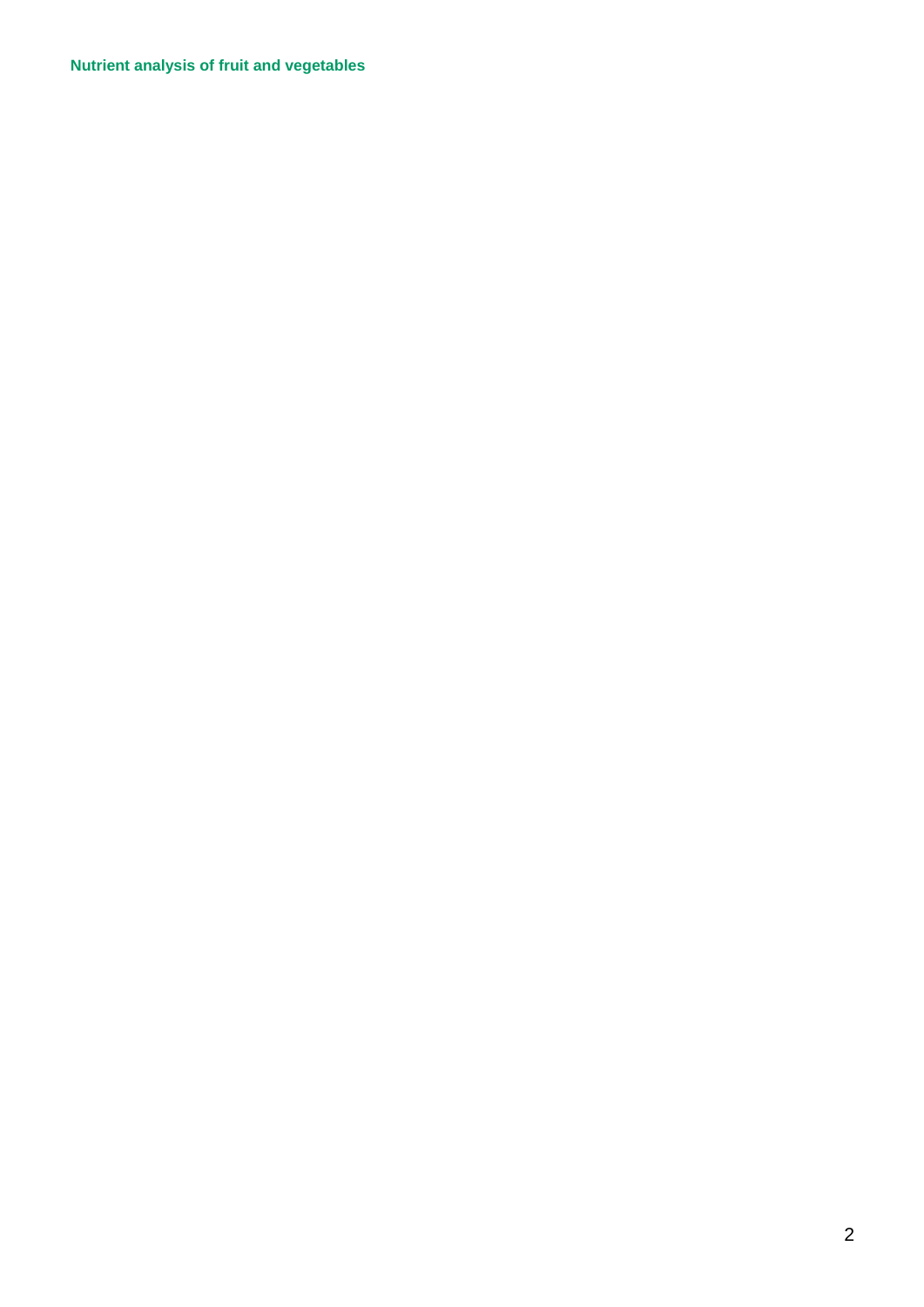**Prepared by the Food Composition and Diet Team, Public Health Directorate** 

© Crown copyright 2013 First published March 2013 Published to DH website, in electronic PDF format only. [www.dh.gov.uk/publications](http://www.dh.gov.uk/publications)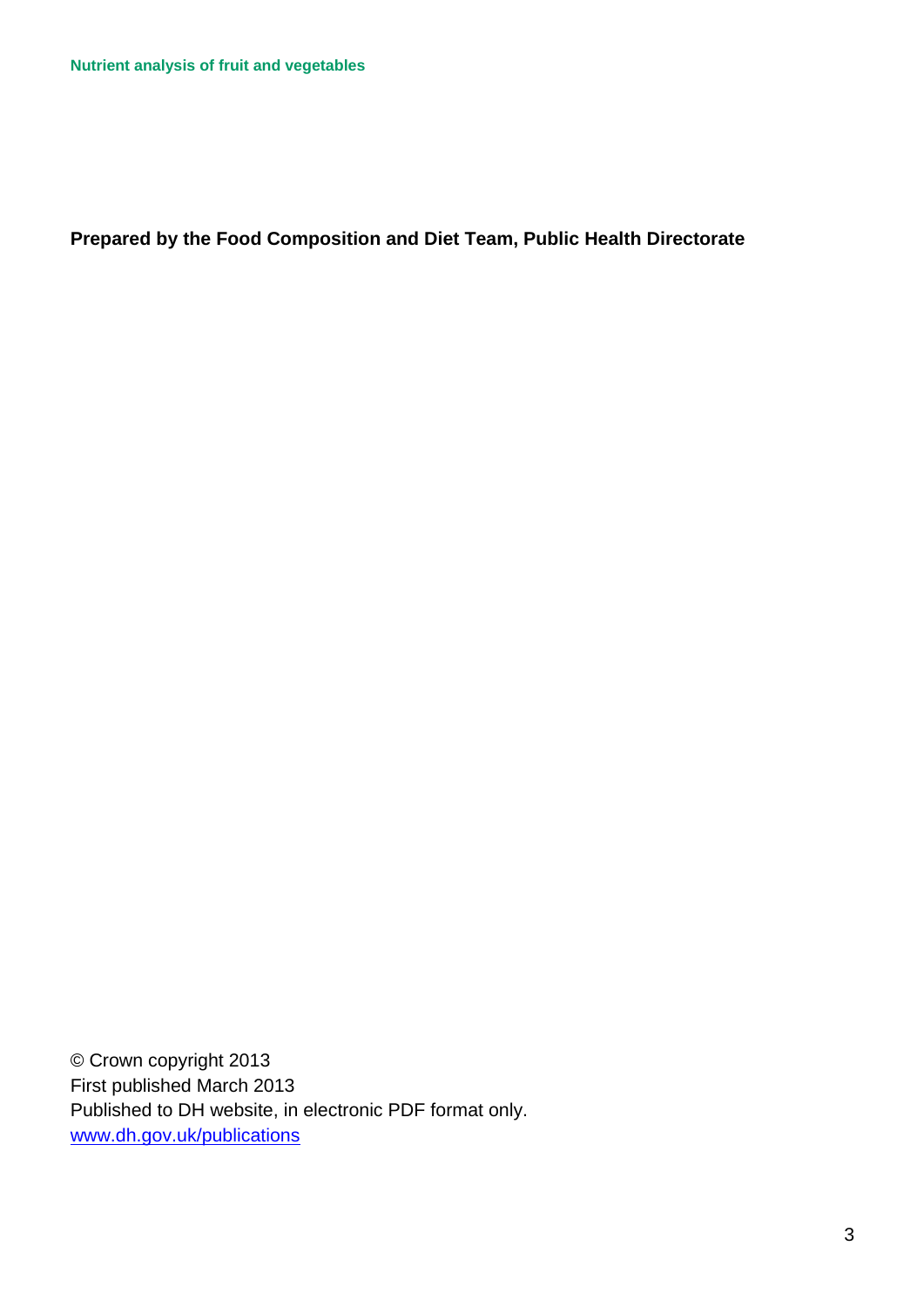## <span id="page-3-0"></span>**Contents**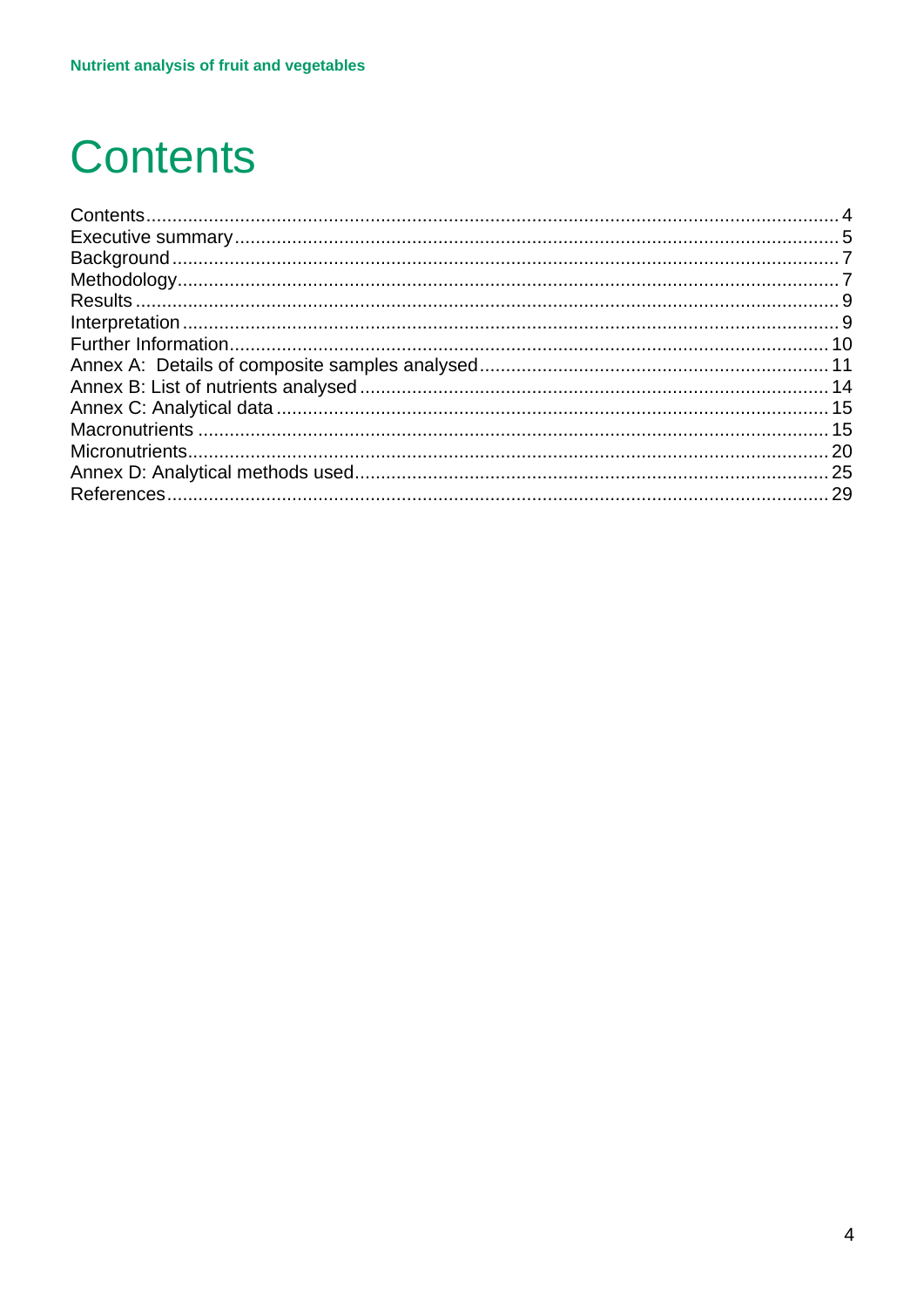## <span id="page-4-0"></span>Executive summary

 **vegetables (eg pak choi, rocket and baby spinach). A survey to determine the nutrient composition of fruit and vegetables and some fruit/vegetable products has been carried out to provide up-to-date nutrient composition data for these foods, reflecting the increasing range of commonly consumed fruit and** 

the nutrient content of foods<sup>[2](#page-28-2)</sup>. The results from this programme of work are incorporated into This survey, carried out by a consortium led by the Institute of Food Research (and including Susan Church (Independent Nutritionist), British Nutrition Foundation, Laboratory of the Government Chemist and Eurofins Laboratories), forms part of the Department of Health's<sup>1</sup> rolling programme of nutrient analysis which provides up-to-date and reliable information on the Department of Health's nutrient databanks that support the National Diet and Nutrition Survey and other national dietary surveys. These national surveys are used by Government to monitor the nation's diet. This programme of work to determine the nutrient composition of foods is key to ensuring that estimates of nutrient intakes from dietary surveys are robust. The results of this survey will also be incorporated into the Composition of Foods Integrated Dataset<sup>3</sup> and future publications of *McCance and Widdowson's The Composition of Foods* series.

 59 composite samples made up of a number of sub-samples were analysed for energy and a range of vitamins and minerals. Results of these analyses are published here. range of nutrients including carbohydrate, fat, fatty acids (including *trans*), protein, and a full

representatives of the food industry, academia, catering suppliers, nutritionists and dietitians). consulted, to determine the sub-samples included within each composite sample. Sub-The list of composite samples to be analysed was determined using consumption and market share data, following consultation with expert users of UK food composition data (including Consideration was also given to types of fruit and vegetables where evidence has shown market growth. The composite samples selected were those fruit and vegetables that are most commonly consumed or where there were gaps in the data available and consumption was increasing (eg rocket and baby spinach). Market share information was used, and industry samples included were based on the need to take into account factors including cultivar, region and country of origin, and season. Fresh fruit and vegetables were sampled in two seasons (summer/autumn and autumn/winter) where cultivars and geographic origin were known to change between seasons.

 Each composite comprised of between 9 and 22 sub-samples. The sub-samples were 2012. Analyses for vitamins and minerals were carried out between March and October 2012. purchased from retail outlets and prepared for analysis between August 2011 and February 2012, and were analysed for proximates and individual fatty acids between March and June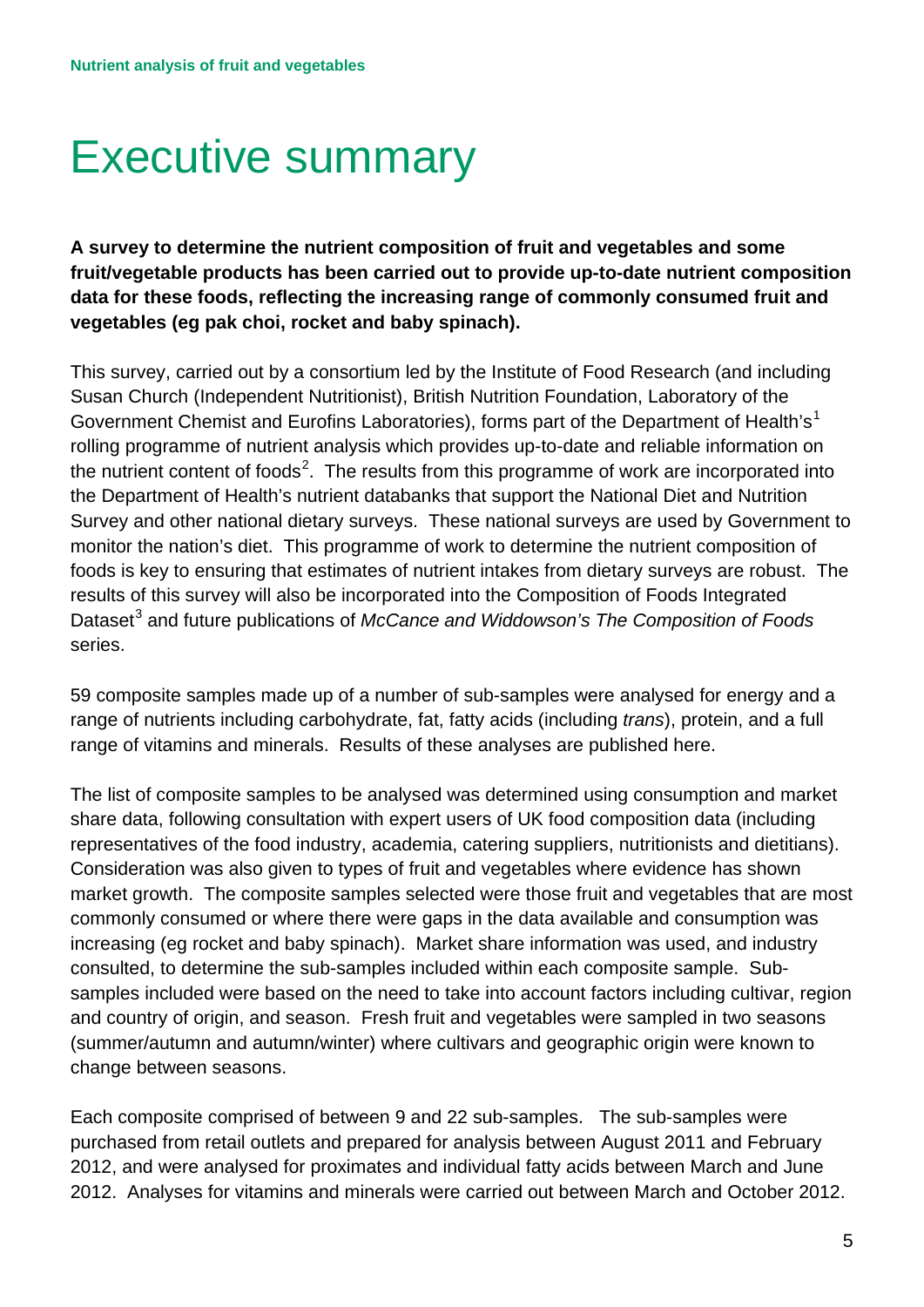that might affect the nutrient composition of produce. There is also a high degree of natural distribution and storage. These results are broadly similar to existing data held. There is no It is not possible to make robust comparisons between current data and existing data held for fruit and vegetables largely derived from earlier analytical surveys undertaken between 1982 and 1990. Since that time, there have been changes in agricultural practices (particularly the type of fertilizers used, as well as the cultivars grown and geographical origin of some produce) variability in fruit and vegetables, with composition affected by many factors, including cultivar, growing conditions (e.g. soil composition, climate, fertilizer use) and post-harvest handling, evidence of major changes in the nutrient content of fruit and vegetables based on this survey and any changes are unlikely to be nutritionally significant in a varied diet.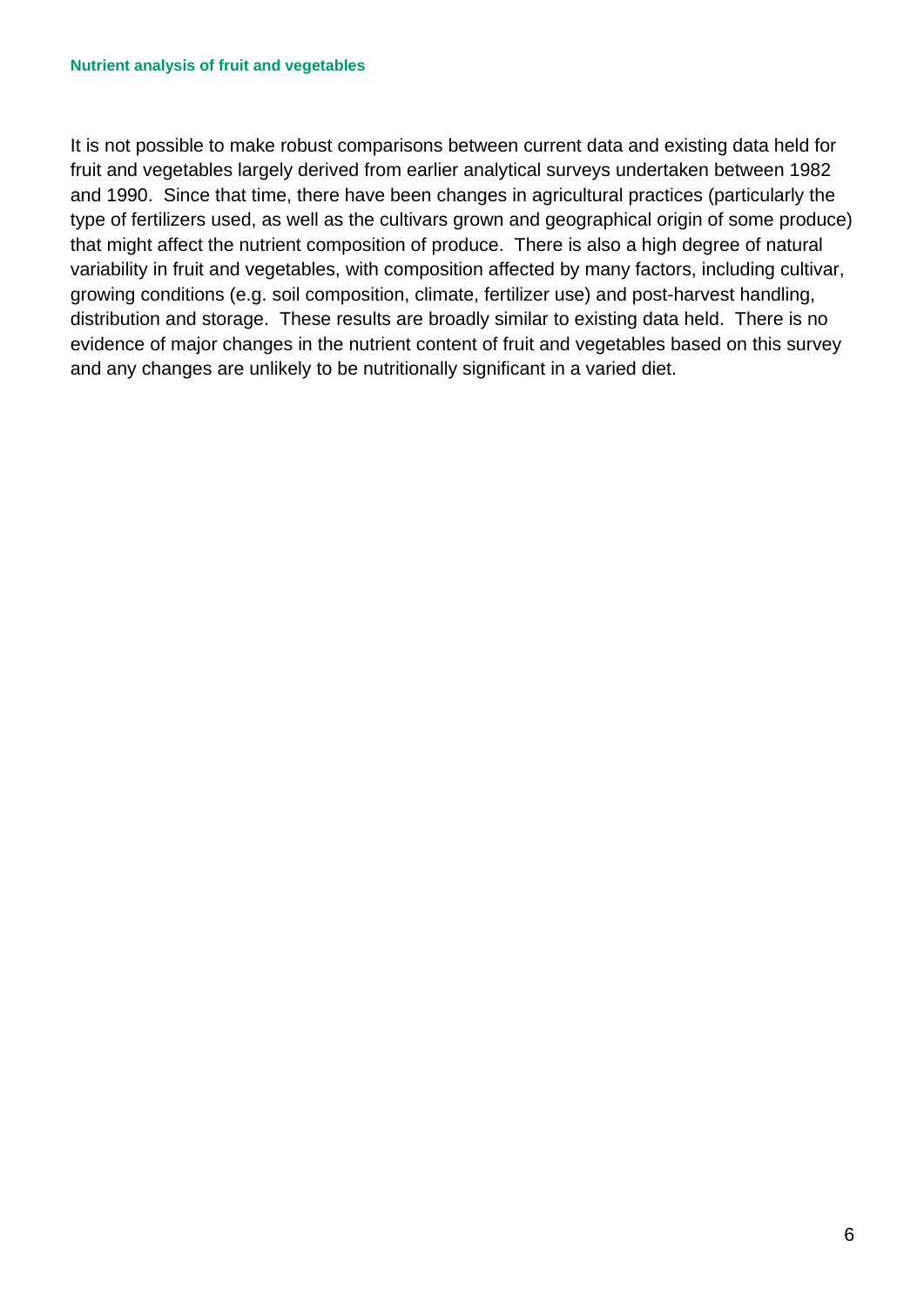# <span id="page-6-0"></span>**Background**

The Department of Health undertakes a rolling programme of nutrient analysis surveys to ensure that reliable, up-to-date information on the nutritional value of foods is available for use in conjunction with food consumption data collected in dietary surveys to monitor the nutritional content of the nation's diet. Therefore, these nutrient surveys need to provide a single, robust set of nutrient values that is indicative of the potentially broad choice available to the consumer when selecting any particular type of food. As a result, composite samples made up of a number of different brands of fruit and vegetables and fruit/vegetable products have been analysed for this survey rather than samples made up of single brands, and a generic name is given to each composite.

The aim of this particular survey was to provide up-to-date nutrient composition data for a range of fruit and vegetables and fruit/vegetable products to reflect the increasing range commonly consumed and new types which are growing in popularity (eg pak choi, rocket and baby spinach).

# <span id="page-6-1"></span>**Methodology**

 samples selected were those fruit and vegetables that are most commonly consumed or fruit and vegetables where there were gaps in the data available and consumption was increasing. A list of composite samples to be analysed was determined following consultation with expert users of UK food composition data (including representatives of the food industry, academia, catering suppliers, nutritionists and dietitians) using consumption and market share data. The Market share information was used where available, and industry consulted to determine the sub-samples included within each composite. Sub-samples included were based on the need to take into account factors including cultivar, region and country of origin, and season. Fresh fruit and vegetables were sampled in two seasons (summer/autumn and autumn/winter) where cultivars and geographic origin were known to change between seasons.

1073 food samples were purchased from retail outlets in the Norwich area (including supermarkets, independent retailers and catering suppliers) and prepared for analysis between August 2011 and February 2012. The food samples consisted of various types of fresh, frozen and canned fruit and vegetables, fruit juice and some fruit/vegetable products (ie tomato puree, baked beans, potato products).

 These food samples were combined into 59 composite samples for analysis. Where samples were purchased over two seasons, samples from each season were prepared and stored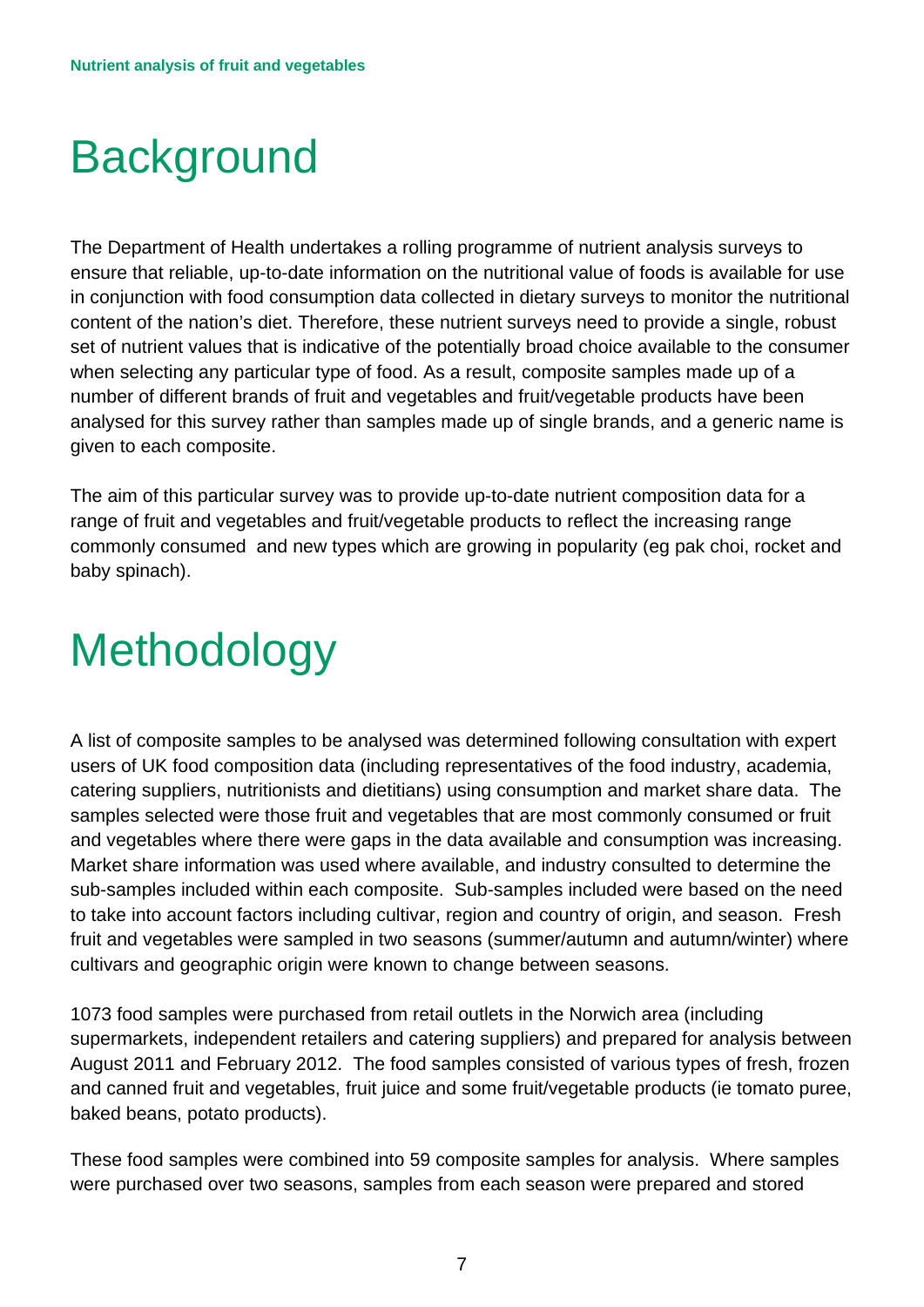final composite sample for analysis of all nutrients except folate and vitamin C. Analysis of an average of these two data points. frozen until all sub-samples for a composite were available. Once all samples had been collected from both sampling points they were thawed and mixed in proportions to produce the these labile nutrients was undertaken at the time of seasonal sampling and sub-samples were frozen immediately and analysed as soon as possible following sampling. The analytical results for folate and vitamin C for composites purchased over two seasons are presented as

an average of these two data points.<br>Each composite was made up of between 9 and 22 sub-samples of equivalent weight. This covering an appropriate cross-section of products available. The results of these analyses are published here. Sub-samples requiring preparation/cooking were prepared in accordance with combined into composite samples for analysis. A full list of the composite food samples process allows a single, robust set of nutrient values to be derived for each composite, manufacturers' instructions where available and normal domestic practices. They were then analysed is given in Annex A. The full sampling report is available at [www.dh.gov.uk/publications.](http://www.dh.gov.uk/publications)

 2012 and analysed for vitamins and minerals between March and October 2012. Each food as a dietary source for each nutrient, and existing compositional data available. A full list Composites were analysed for proximates and individual fatty acids between March and June composite was analysed for a range of nutrients depending on the importance of the particular of nutrients is given in Annex B. The methods used to conduct the analyses are included at Annex D.

 Values provided by analytical laboratories were compiled in Excel spreadsheets for data that the values reported corresponded to the ingredients included in the samples. Where laboratory reports and re-analysed if necessary. evaluation. Where possible, analytical values were compared to other sources of comparable data, such as UK Food Composition tables, other food composition tables and information from manufacturers and retailers. Where applicable, ingredients lists were also evaluated to check analytical values appeared incorrect or questionable, data was checked against original laboratory reports and re-analysed if necessary.<br>  $8$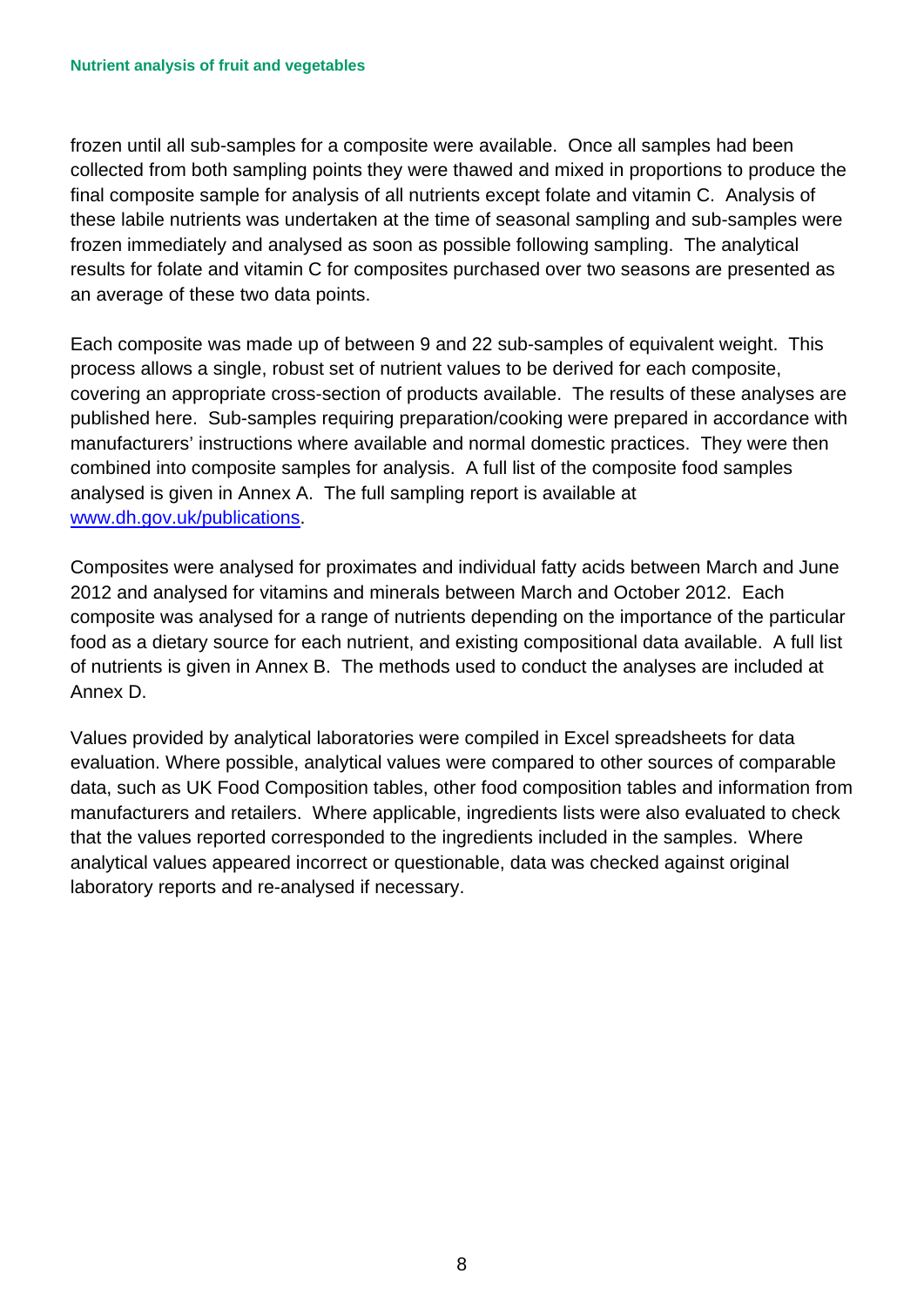## <span id="page-8-0"></span>**Results**

 provided in Annex C. The full set of results are provided in the analytical report associated with this project which is available at [www.dh.gov.uk/publications.](http://www.dh.gov.uk/publications) Each of the composite samples was analysed for an extensive range of nutrients, and therefore this project generated a large number of individual results. A summary of results for energy, protein, carbohydrate, fat and fatty acids, fibre, cholesterol, vitamins and minerals is

## <span id="page-8-1"></span>**Interpretation**

fruit/vegetable products including those for which the market is growing. This survey has determined the nutrient composition of fruit and vegetables and some

The results from this survey provide us with robust, up-to-date data, which will be incorporated into the Department of Health's nutrient databanks which support our National Diet and Nutrition Survey and other national dietary surveys enabling the Government to monitor the nation's diet. The results of this survey will also be incorporated into future publications in the *McCance and Widdowson's The Composition of Foods* series.

 that might affect the nutrient composition of produce. There is also a high degree of natural distribution and storage. These results are broadly similar to existing data held. There is no It is not possible to make robust comparisons between current data and existing data held for fruit and vegetables largely derived from earlier analytical surveys undertaken between 1982 and 1990. Since that time, there have been changes in agricultural practices (particularly the type of fertilizers used, as well as the cultivars grown and geographical origin of some produce) variability in fruit and vegetables, with composition affected by many factors, including cultivar, growing conditions (e.g. soil composition, climate, fertilizer use) and post-harvest handling, evidence of major changes in the nutrient content of fruit and vegetables based on this survey and any changes are unlikely to be nutritionally significant in a varied diet.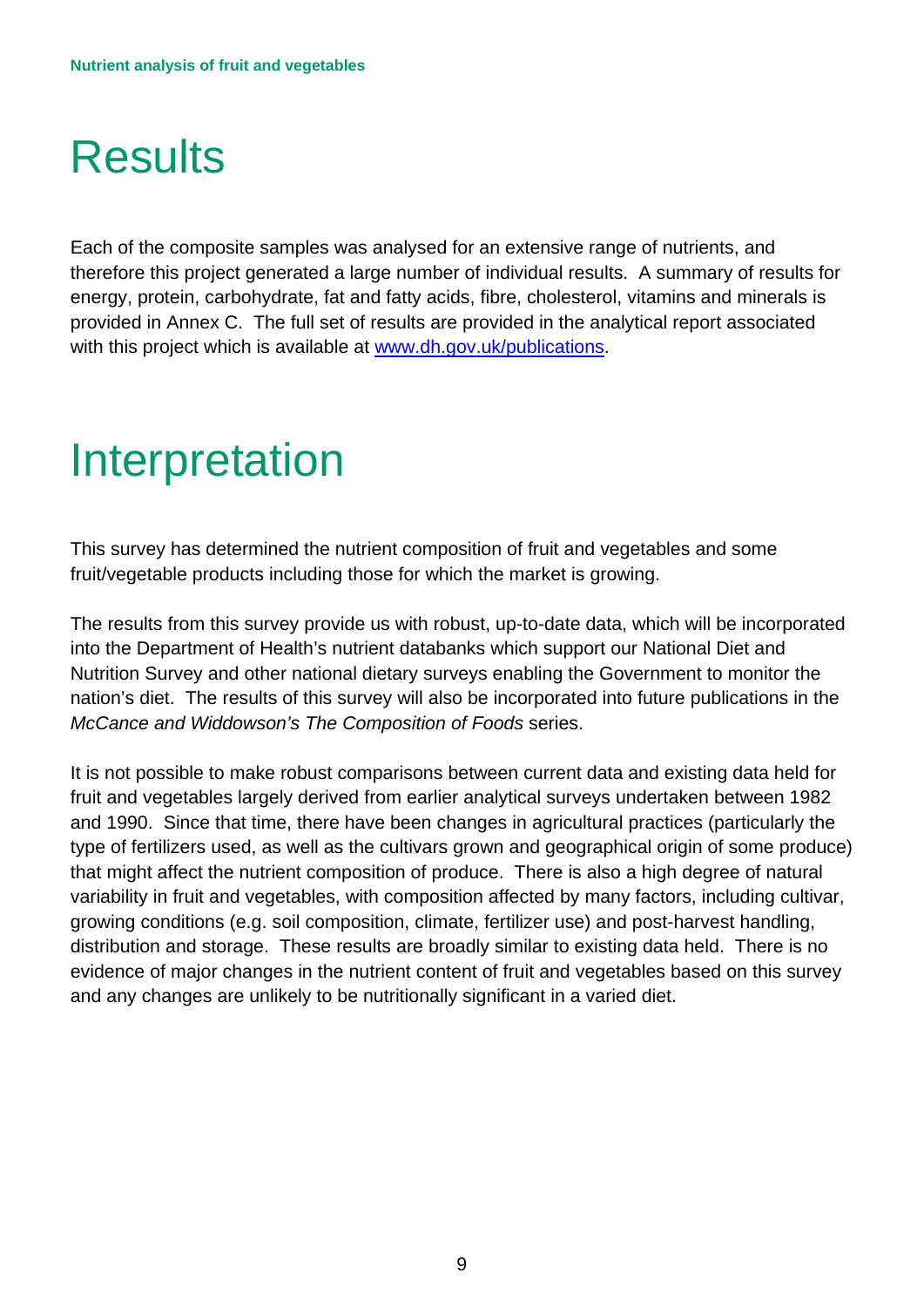# <span id="page-9-0"></span>Further Information

The report of this survey (entitled Nutrient analysis fruit and vegetables) is available at [www.dh.gov.uk/publications.](http://www.dh.gov.uk/publications)

Other enquiries should be addressed to:

E-mail: melanie.farron-wilson@dh.gsi.gov.uk Mrs Melanie Farron-Wilson Department of Health 6<sup>th</sup> Floor, Wellington House 133-155 Waterloo Road London SE1 8UG Tel: +44 (0) 20 7972 3369 E-mail: melanie.farron-wilson@dh.gsi.gov.uk 10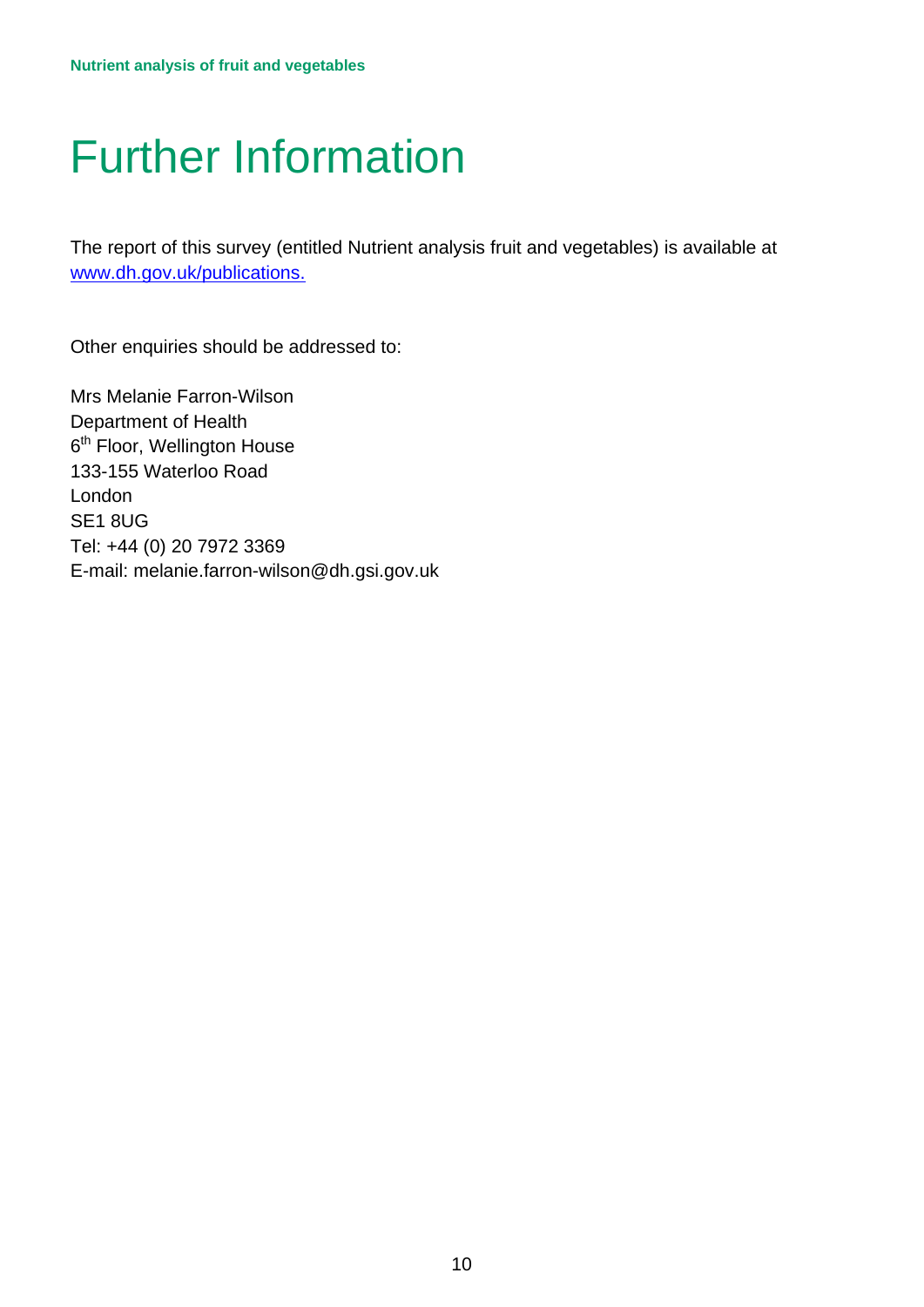## <span id="page-10-0"></span>Annex A: Details of composite samples analysed

| <b>Sample</b><br><b>Number</b> | <b>Sample Name</b>                                                      |
|--------------------------------|-------------------------------------------------------------------------|
| 1                              | Potatoes, old, raw, flesh only                                          |
| $\overline{2}$                 | Potatoes, old, boiled, flesh only                                       |
| 3                              | Potatoes, old, baked, flesh and skin                                    |
| $\overline{4}$                 | Potatoes, old, roasted, flesh only                                      |
| 5                              | Potatoes, old, potato wedges, with skin, dipped in sunflower oil, baked |
| 6                              | Potatoes, old, microwaved, flesh and skin                               |
| $\overline{7}$                 | Potatoes, new, boiled, flesh and skin                                   |
| 8                              | Carrots, old, raw                                                       |
| 9                              | Carrots, old, boiled                                                    |
| 10                             | Carrots, old, microwaved                                                |
| 11                             | Onions, raw                                                             |
| 12                             | Onions, boiled                                                          |
| 13                             | Onions, fried                                                           |
| 14                             | Broccoli (Calabrese), raw                                               |
| 15                             | Broccoli (Calabrese), boiled                                            |
| 16                             | Broccoli (Calabrese), steamed                                           |
| 17                             | Mushrooms, raw                                                          |
| 18                             | Mushrooms, stewed                                                       |
| 19                             | Mushrooms, cooked in sunflower oil                                      |
| 20                             | Sweetcorn, kernels, boiled 'on the cob'                                 |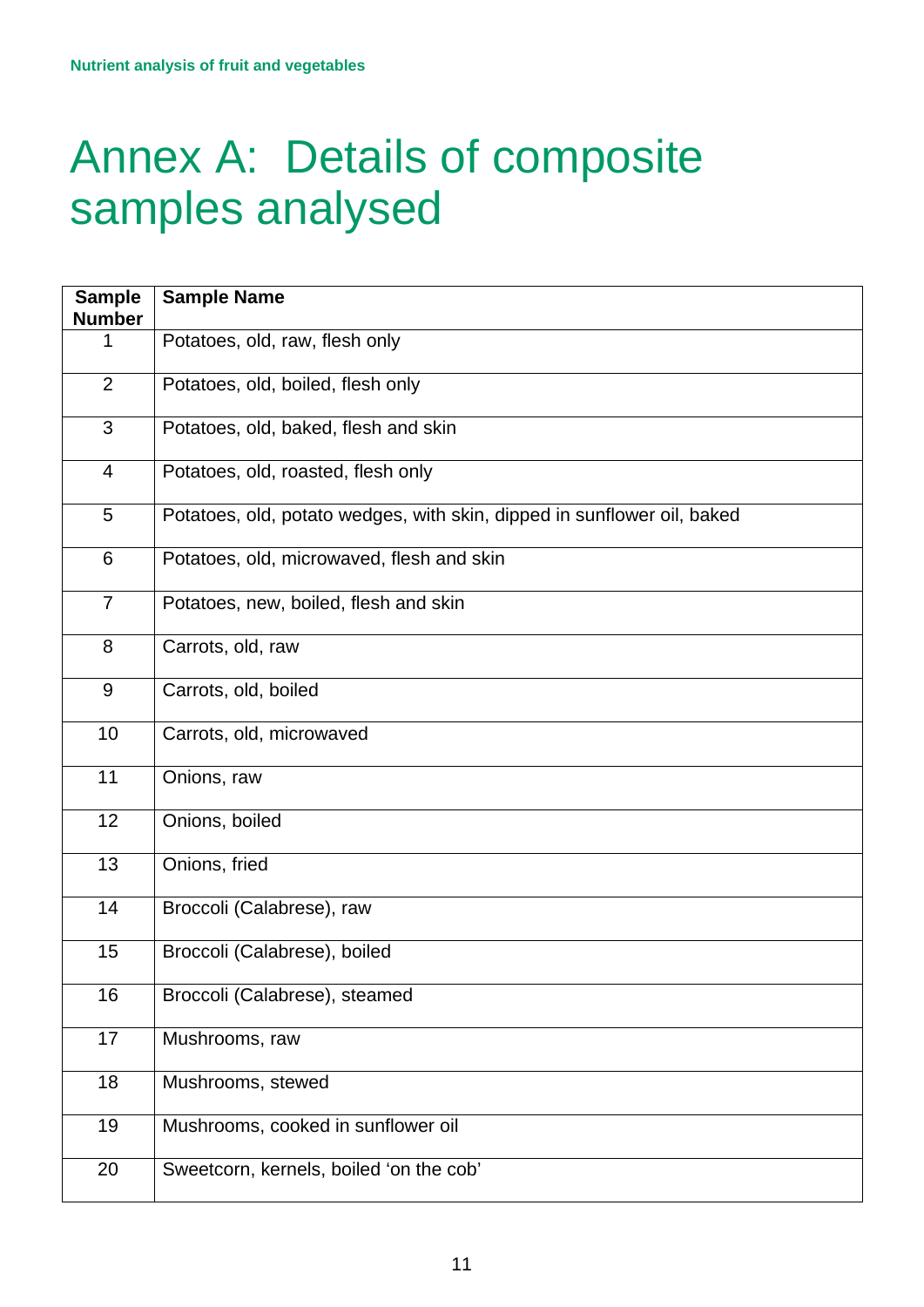| 21 | Cabbage, white, raw                                |
|----|----------------------------------------------------|
| 22 | Cabbage, green, raw                                |
| 23 | Cabbage, green, boiled                             |
| 24 | Cauliflower, raw                                   |
| 25 | Cauliflower, boiled                                |
| 26 | Beans, green, raw                                  |
| 27 | Beans, green, boiled                               |
| 28 | Pak choi, steamed                                  |
| 29 | Tomatoes (standard), raw                           |
| 30 | Tomatoes (standard), grilled, flesh and seeds only |
| 31 | Tomatoes, cherry, raw                              |
| 32 | Lettuce, average, raw                              |
| 33 | Spinach, baby, raw                                 |
| 34 | Rocket, raw                                        |
| 35 | Cucumber, flesh and skin, raw                      |
| 36 | Pepper, red, raw                                   |
| 37 | Pepper, red, boiled                                |
| 38 | Pepper, yellow, raw                                |
| 39 | Bananas, raw, flesh only                           |
| 40 | Apples, eating, raw, flesh and skin                |
| 41 | Apples, cooking, stewed, flesh only                |
| 42 | Pears, raw, flesh and skin                         |
| 43 | Grapes, green, raw                                 |
| 44 | Grapes, red, raw                                   |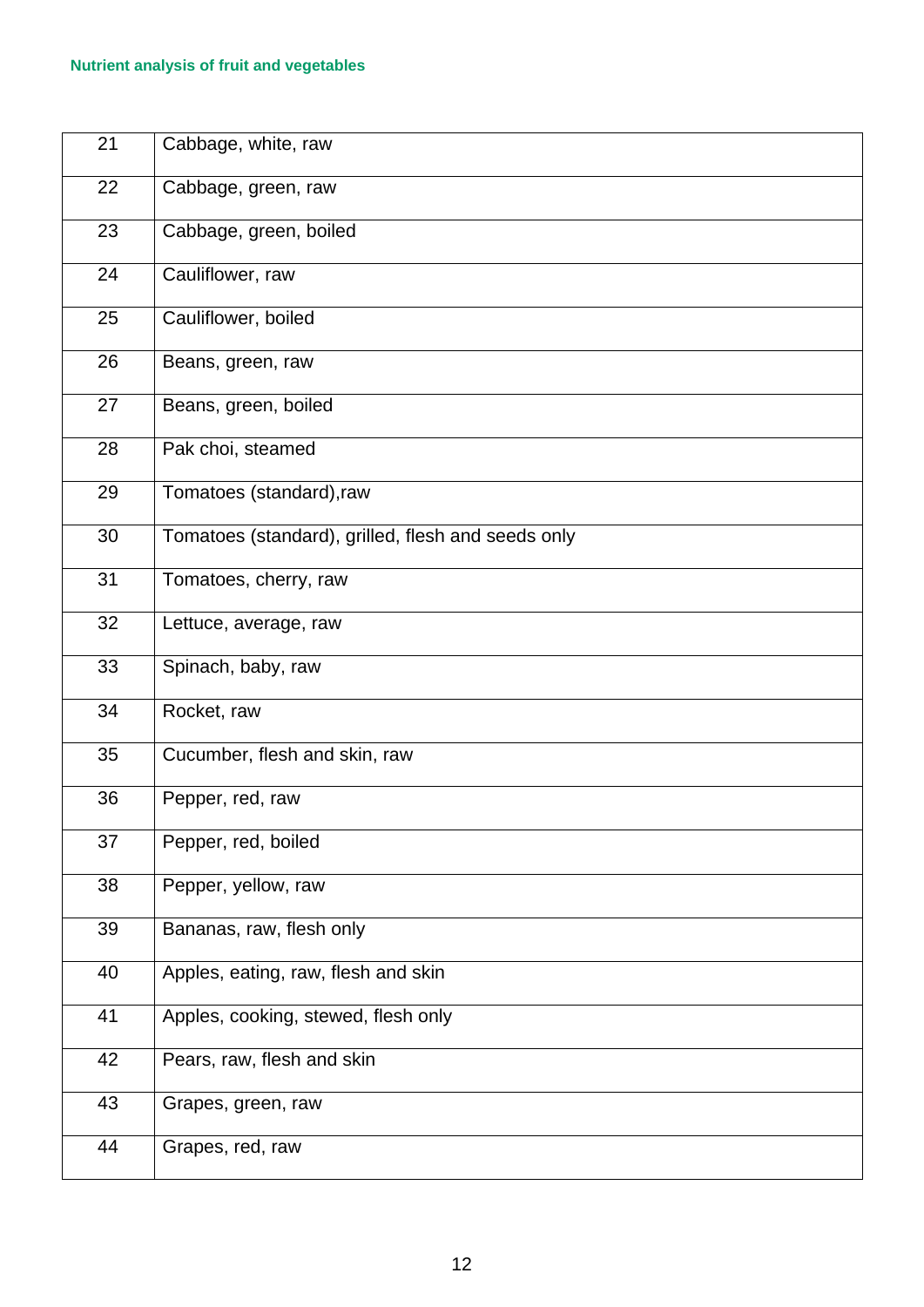| 45 | Strawberries, raw                                         |
|----|-----------------------------------------------------------|
| 46 | Blueberries, raw                                          |
| 47 | Citrus fruit, soft/easy peelers, flesh only               |
| 48 | Oranges, flesh only                                       |
| 49 | Melon, yellow flesh, flesh only                           |
| 50 | Peas, frozen, raw                                         |
| 51 | Peas, frozen, microwaved                                  |
| 52 | Sweetcorn, canned in water, drained                       |
| 53 | Tomatoes, canned, whole contents                          |
| 54 | Tomato puree                                              |
| 55 | Baked beans in tomato sauce                               |
| 56 | Potato products, shaped, frozen, baked                    |
| 57 | Orange juice, chilled (premium and from concentrate)      |
| 58 | Orange juice, from concentrate, ambient                   |
| 59 | Apple juice, clear, from concentrate, ambient and chilled |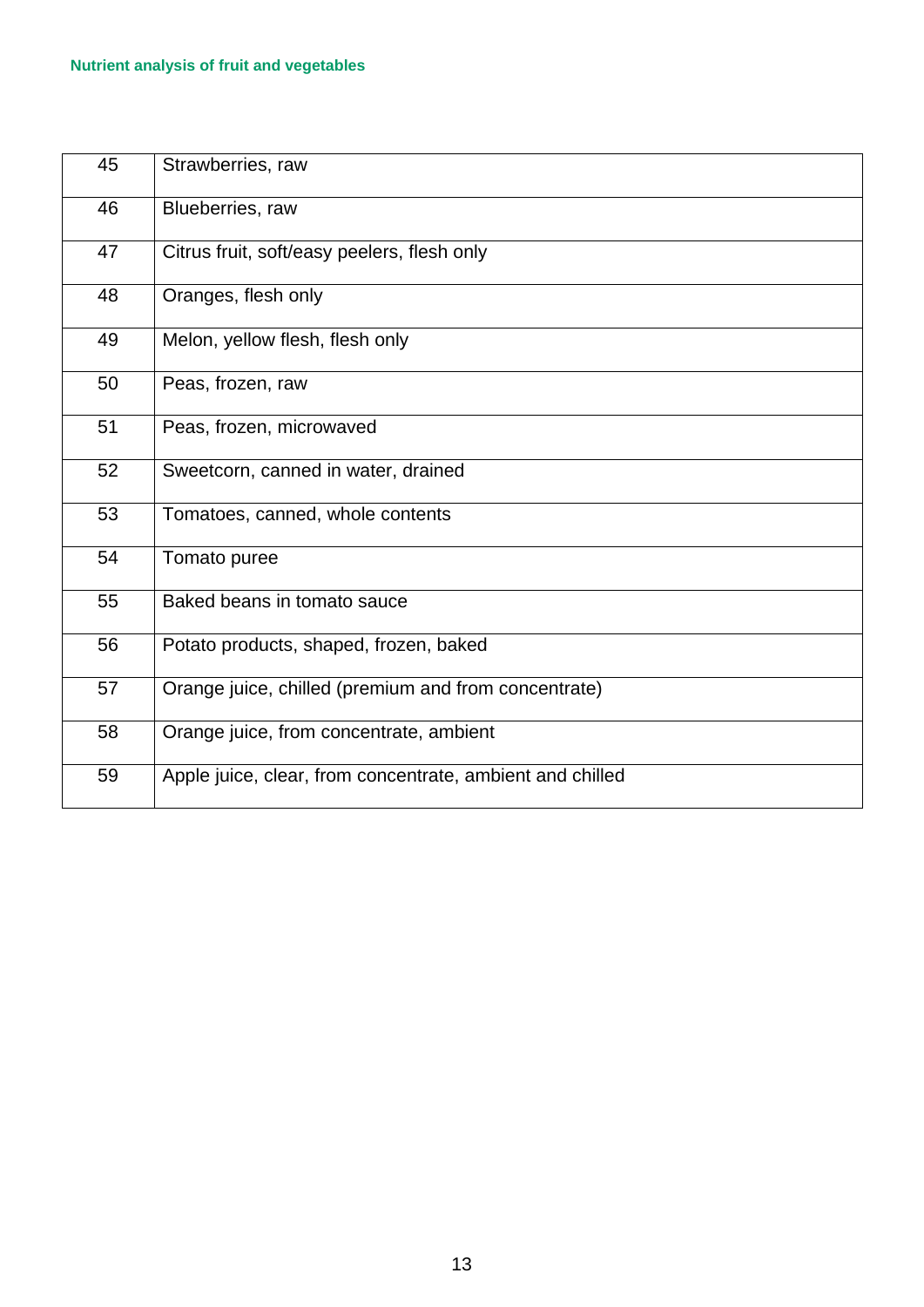# <span id="page-13-0"></span>Annex B: List of nutrients analysed

|                    | Water                                                                             |
|--------------------|-----------------------------------------------------------------------------------|
| Proximates         | Protein (nitrogen and nitrogen factor)                                            |
|                    | Fat                                                                               |
|                    | Dry Ash content                                                                   |
| <b>Fatty acids</b> | Individual fatty acids (cis & trans isomers, positional isomers, branched chain)  |
|                    | (expressed as percentage total fatty acids and per 100g food)                     |
|                    |                                                                                   |
| <b>Sterols</b>     | Cholesterol                                                                       |
|                    | (All expressed as monosaccharide equivalents)                                     |
|                    | Starch, total sugars, total carbohydrate, glucose, fructose, sucrose, maltose,    |
| Carbohydrate       | lactose, galactose                                                                |
|                    | Oligosaccharides                                                                  |
| Fibre              | As non-starch polysaccharide i.e. Englyst method, and AOAC method                 |
| Inorganics         | Sodium, potassium, calcium, magnesium, phosphorus, iron, copper, zinc,            |
|                    | chloride, manganese, iodine, selenium                                             |
| Water soluble      | Thiamin, riboflavin, niacin, tryptophan (to calculate niacin equivalent), vitamin |
| vitamins           | $B_6$ , vitamin $B_{12}$ , folate, pantothenic acid, biotin, vitamin C            |
| Vitamin A          | Retinol, carotenoids (alpha-carotene, beta-carotene, cryptoxanthins)              |
| <b>Other</b>       |                                                                                   |
| carotenoids        | Lutein, lycopene, zeaxanthin                                                      |
| Vitamin D          | Vitamin $D_3$ , 25-OH vitamin D                                                   |
| Vitamin E          | Alpha-tocopherol, beta-tocopherol, delta-tocopherol, gamma-tocopherol,            |
|                    | alpha-tocotrienol, gamma-tocotrienol                                              |

**Note:** Each of the samples was analysed for a range of nutrients in the above list, depending on existing compositional data available and the importance of fruit and vegetables as a dietary source of each nutrient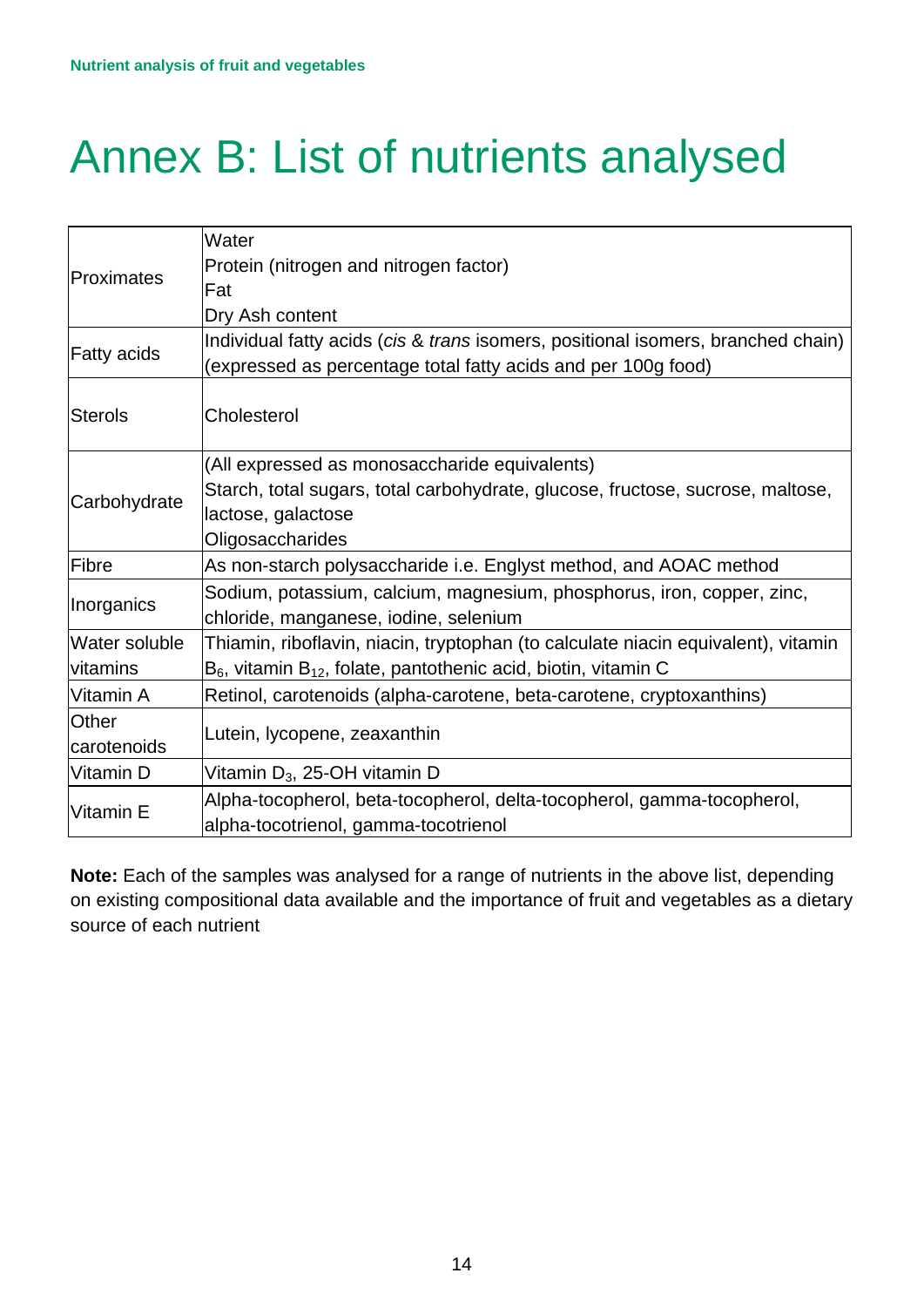## Annex C: Analytical data **Macronutrients**

<span id="page-14-1"></span><span id="page-14-0"></span>

| sample number<br>Composite | Sample<br>description                                                        | g/100g<br><b>Water</b> | g/100g<br>Protein | fat g/100g<br>otal | g/100g<br>Ash | g/100g<br>Carbohydrate | (kcal)/100g<br>Energy | <b>GOOL/(CY)</b><br>Energy | g/100g<br>Englyst fibre | g/100g<br>fibre<br>OAC | g/100g<br><b>Starch</b> | g/100g<br>ဖာ<br>sugar:<br>otal | g/100g<br>Glucose | $_{\rm gg}$<br>$\bar{e}$<br>\$e<br><b>Fructos</b> | g/100g<br>crose<br>ທົ | <b>600 VB</b><br>Maltose | g/100g<br><b>ctose</b> | g/100g<br>accharid<br>Oligosa | <b>600L/6</b><br>acids<br>Saturated fatty | fatty<br>ated<br>ouns<br>g/100g<br>acids<br>ة | g/100g<br>acids<br>s-n3 fatty<br>ة | g/100g<br>acids<br>n6 fatty<br>Cis- | fatty<br>Cis-polyunsaturated<br>g/100g<br>acids | g/100g<br>acids<br>fatty<br>Trans | milligrams/100g<br>Cholesterol |
|----------------------------|------------------------------------------------------------------------------|------------------------|-------------------|--------------------|---------------|------------------------|-----------------------|----------------------------|-------------------------|------------------------|-------------------------|--------------------------------|-------------------|---------------------------------------------------|-----------------------|--------------------------|------------------------|-------------------------------|-------------------------------------------|-----------------------------------------------|------------------------------------|-------------------------------------|-------------------------------------------------|-----------------------------------|--------------------------------|
|                            | Potatoes, old,<br>raw, flesh only                                            | 78.1                   | 1.9               | 0.1                | 0.9           | 19.6                   | 82                    | 349                        | 0.8                     | 2.0                    | 18.7                    | 0.9                            | 0.5               | 0.4                                               | < 0.1                 | < 0.1                    | < 0.1                  | N/A                           | 0.03                                      | 0.01                                          | < 0.01                             | 0.01                                | 0.01                                            | < 0.01                            | N/A                            |
| $\overline{2}$             | Potatoes, old,<br>boiled, flesh<br>only                                      | 78.9                   | 1.8               | 0.1                | 0.8           | 17.5                   | 74                    | 315                        | 1.0                     | 1.6                    | 16.7                    | 0.8                            | 0.3               | 0.3                                               | 0.2                   | < 0.1                    | < 0.1                  | N/A                           | N/A                                       | N/A                                           | N/A                                | N/A                                 | N/A                                             | N/A                               | N/A                            |
| 3                          | Potatoes, old,<br>baked, flesh<br>and skin                                   | 71.0                   | 2.5               | 0.2                | 1.3           | 22.6                   | 97                    | 413                        | 1.4                     | 2.6                    | 21.2                    | 1.4                            | 0.6               | 0.5                                               | 0.3                   | < 0.1                    | < 0.1                  | N/A                           | N/A                                       | N/A                                           | N/A                                | N/A                                 | N/A                                             | N/A                               | N/A                            |
| 4                          | Potatoes, old,<br>roasted, flesh<br>only                                     | 64.9                   | N/A               | 5.7                | N/A           | N/A                    | N/A                   | N/A                        | N/A                     | N/A                    | N/A                     | N/A                            | N/A               | N/A                                               | N/A                   | N/A                      | N/A                    | N/A                           | N/A                                       | N/A                                           | N/A                                | N/A                                 | N/A                                             | N/A                               | N/A                            |
| 5                          | Potatoes, old.<br>potato wedges,<br>with skin,<br>dipped in<br>sunflower oil | 62.6                   | N/A               | 3.8                | N/A           | N/A                    | N/A                   | N/A                        | N/A                     | N/A                    | N/A                     | N/A                            | N/A               | N/A                                               | N/A                   | N/A                      | N/A                    | N/A                           | N/A                                       | N/A                                           | N/A                                | N/A                                 | N/A                                             | N/A                               | N/A                            |
| 6                          | Potatoes, old,<br>microwaved,<br>flesh and skin                              | 73.2                   | 2.6               | 0.1                | 1.4           | 21.5                   | 92                    | 392                        | 1.4                     | 2.7                    | 19.4                    | 2.1                            | 0.9               | 0.8                                               | 0.4                   | < 0.1                    | < 0.1                  | N/A                           | N/A                                       | N/A                                           | N/A                                | N/A                                 | N/A                                             | N/A                               | N/A                            |
|                            | Potatoes, new,<br>boiled, flesh<br>and skin                                  | 81.5                   | 1.8               | 0.6                | 1.1           | 14.9                   | 68                    | 291                        | 0.9                     | 1.8                    | 13.8                    | 1.1                            | 0.5               | 0.4                                               | 0.2                   | < 0.1                    | < 0.1                  | N/A                           | N/A                                       | N/A                                           | N/A                                | N/A                                 | N/A                                             | N/A                               | N/A                            |
| 8                          | Carrots, old,<br>raw                                                         | 89.0                   | 0.5               | 0.4                | 0.6           | 7.7                    | 34                    | 146                        | 2.1                     | 3.9                    | 0.1                     | 7.2                            | 1.1               | 1.1                                               | 5.0                   | < 0.1                    | < 0.1                  | 0.3                           | 0.10                                      | 0.11                                          | 0.01                               | 0.07                                | 0.08                                            | < 0.01                            | N/A                            |
| 9                          | Carrots, old,<br>boiled                                                      | 90.0                   | 0.5               | 0.5                | 0.5           | $N/A^{\wedge}$         | $N/A^$                | $N/A^{\wedge}$             | 2.1                     | 2.8                    | 0.3                     | 5.5                            | 0.9               | 0.7                                               | 3.9                   | < 0.1                    | < 0.1                  | N/A                           | N/A                                       | N/A                                           | N/A                                | N/A                                 | N/A                                             | N/A                               | N/A                            |
| 10                         | Carrots, old,<br>microwaved                                                  | 87.5                   | 0.6               | 0.2                | 0.7           | $N/A^{\wedge}$         | $N/A^{\wedge}$        | $N/A^{\wedge}$             | 2.2                     | 2.8                    | < 0.1                   | 7.2                            | 1.1               | 1.1                                               | 5.0                   | < 0.1                    | < 0.1                  | N/A                           | N/A                                       | N/A                                           | N/A                                | N/A                                 | N/A                                             | N/A                               | N/A                            |
| 11                         | Onions, raw                                                                  | 89.1                   | 1.0               | 0.1                | 0.4           | $8.0^{+}$              | 35                    | 150                        | 1.1                     | 2.2                    | N/A                     | 6.2                            | 2.3               | 1.8                                               | 2.1                   | < 0.1                    | < 0.1                  | 1.8                           | N/A                                       | N/A                                           | N/A                                | N/A                                 | N/A                                             | N/A                               | N/A                            |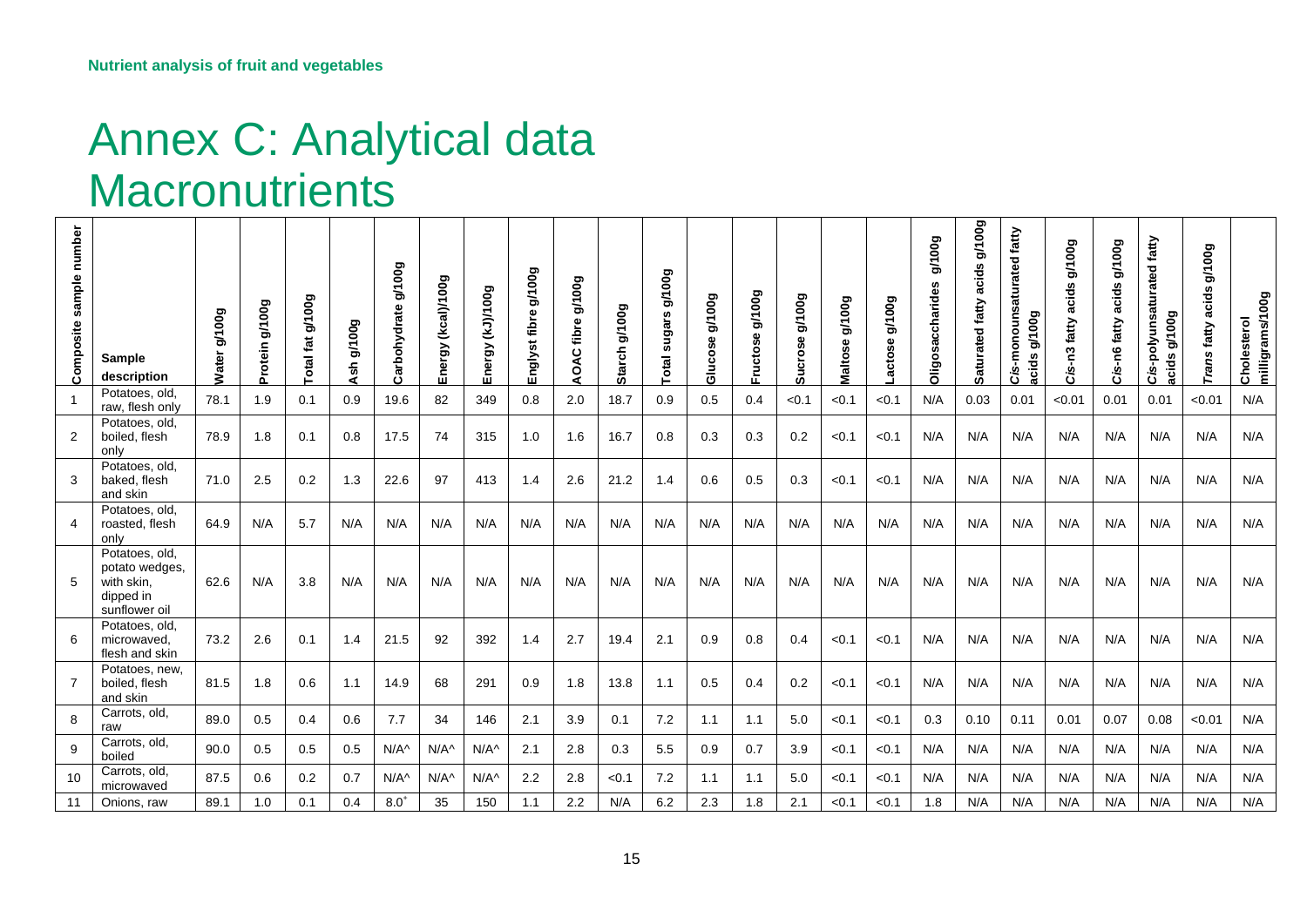| number<br>sample<br>Composite | <b>Sample</b><br>description                 | g/100g<br>Water | g/100g<br>Protein | g/100g<br>otal fat | g/100g<br>Ash | g/100g<br>Carbohydrate | Energy (kcal)/100g | <b>GOOL/(CY)</b><br>Energy | g/100g<br>fibre<br>Englyst | <b>600L/6</b><br>fibre<br>AOAC | g/100g<br><b>Starch</b> | 00g<br>Š<br><b>SC</b><br>sugar<br>otal | g/100g<br>Glucose | g/100g<br>Fructose | g/100g<br>Sucrose | g/100g<br>Φ<br>Maltos | g/100g<br>actose | g/100<br><b>Oligosaccharides</b> | g/100g<br>acids<br>Saturated fatty | aturated fatty<br>Cis-monouns<br><b>GNOO</b><br>acids | g/100g<br>acids<br>fatty<br>Cis-n3 | g/100g<br>acids<br>fatty<br>Cis-n6 | Cis-polyunsaturated fatty<br>g/100g<br>acids | <b>600k6</b><br>cids<br>Ō<br>fatty<br>Σu<br>Гrа | Cholesterol<br>milligrams/100g |
|-------------------------------|----------------------------------------------|-----------------|-------------------|--------------------|---------------|------------------------|--------------------|----------------------------|----------------------------|--------------------------------|-------------------------|----------------------------------------|-------------------|--------------------|-------------------|-----------------------|------------------|----------------------------------|------------------------------------|-------------------------------------------------------|------------------------------------|------------------------------------|----------------------------------------------|-------------------------------------------------|--------------------------------|
| 12                            | Onions, boiled                               | 92.5            | 0.7               | 0.3                | < 0.1         | $N/A^{\wedge}$         | $N/A^{\wedge}$     | $N/A^{\wedge}$             | 1.3                        | 2.3                            | N/A                     | 4.2                                    | 1.6               | 1.2                | 1.4               | < 0.1                 | < 0.1            | N/A                              | N/A                                | N/A                                                   | N/A                                | N/A                                | N/A                                          | N/A                                             | N/A                            |
| 13                            | Onions, fried                                | 79.9            | 1.2               | 5.3                | N/A           | N/A                    | N/A                | N/A                        | N/A                        | N/A                            | N/A                     | N/A                                    | N/A               | N/A                | N/A               | N/A                   | N/A              | N/A                              | N/A                                | N/A                                                   | N/A                                | N/A                                | N/A                                          | N/A                                             | N/A                            |
| 14                            | <b>Broccoli</b><br>(calabrese), raw          | 88.2            | 4.3               | 0.6                | 0.6           | 3.2                    | 34                 | 146                        | 2.5                        | 4.0                            | 0.6                     | 1.9                                    | 0.7               | 1.2                | < 0.1             | < 0.1                 | < 0.1            | 0.7                              | 0.15                               | 0.06                                                  | 0.17                               | 0.08                               | 0.25                                         | < 0.01                                          | N/A                            |
| 15                            | <b>Broccoli</b><br>(calabrese),<br>boiled    | 90.8            | 3.3               | 0.5                | 0.5           | $N/A^{\wedge}$         | $N/A^$             | $N/A^$                     | 2.3                        | 2.8                            | 0.7                     | 1.6                                    | 0.8               | 0.8                | < 0.1             | < 0.1                 | < 0.1            | N/A                              | N/A                                | N/A                                                   | N/A                                | N/A                                | N/A                                          | N/A                                             | N/A                            |
| 16                            | <b>Broccoli</b><br>(calabrese),<br>steamed   | 88.4            | 4.1               | 0.5                | 1.0           | $N/A^{\wedge}$         | $N/A^{\wedge}$     | $N/A^{\wedge}$             | 2.6                        | 3.8                            | 0.8                     | 2.0                                    | 0.8               | 0.9                | 0.3               | < 0.1                 | < 0.1            | N/A                              | N/A                                | N/A                                                   | N/A                                | N/A                                | N/A                                          | N/A                                             | N/A                            |
| 17                            | Mushrooms,<br>raw                            | 92.9            | $1.0^{#}$         | 0.2                | 0.7           | 0.3                    | $\overline{7}$     | 29                         | 1.2                        | 0.7                            | < 0.1                   | 0.3                                    | < 0.1             | 0.3                | < 0.1             | < 0.1                 | < 0.1            | N/A                              | N/A                                | N/A                                                   | N/A                                | N/A                                | N/A                                          | N/A                                             | N/A                            |
| 18                            | Mushrooms,<br>stewed                         | 93.1            | $1.4^{#}$         | 0.3                | 0.6           | 0.1                    | 9                  | 37                         | 2.0                        | 2.6                            | 0.1                     | < 0.1                                  | < 0.1             | <0.1               | < 0.1             | < 0.1                 | < 0.1            | N/A                              | N/A                                | N/A                                                   | N/A                                | N/A                                | N/A                                          | N/A                                             | N/A                            |
| 19                            | Mushrooms,<br>cooked in<br>sunflower oil     | 79.1            | N/A               | 11.0               | N/A           | N/A                    | N/A                | N/A                        | N/A                        | N/A                            | N/A                     | N/A                                    | N/A               | N/A                | N/A               | N/A                   | N/A              | N/A                              | N/A                                | N/A                                                   | N/A                                | N/A                                | N/A                                          | N/A                                             | N/A                            |
| 20                            | Sweetcorn,<br>kernels, boiled<br>'on the cob | 76.0            | 3.6               | 1.9                | 0.8           | 9.5                    | 67                 | 284                        | 2.6                        | 5.1                            | 6.8                     | 2.5                                    | 2.4               | 0.1                | < 0.1             | < 0.1                 | < 0.1            | 0.2                              | N/A                                | N/A                                                   | N/A                                | N/A                                | N/A                                          | N/A                                             | N/A                            |
| 21                            | Cabbage,<br>white, raw                       | 90.1            | 1.2               | 0.1                | 0.7           | 4.8                    | 24                 | 101                        | 2.0                        | 3.0                            | < 0.1                   | 4.8                                    | 2.4               | 2.1                | 0.3               | < 0.1                 | < 0.1            | N/A                              | N/A                                | N/A                                                   | N/A                                | N/A                                | N/A                                          | N/A                                             | N/A                            |
| 22                            | Cabbage,<br>green, raw                       | 88.4            | 2.4               | 0.2                | 0.8           | 4.1                    | 27                 | 114                        | 2.7                        | 4.1                            | < 0.1                   | 4.1                                    | 2.0               | 1.8                | 0.3               | < 0.1                 | < 0.1            | N/A                              | N/A                                | N/A                                                   | N/A                                | N/A                                | N/A                                          | N/A                                             | N/A                            |
| 23                            | Cabbage,<br>green, boiled                    | 91.9            | 1.5               | 0.2                | 0.5           | 2.3                    | 17                 | 70                         | 2.6                        | 2.2                            | < 0.1                   | 2.3                                    | 1.0               | 0.9                | 0.4               | < 0.1                 | < 0.1            | N/A                              | N/A                                | N/A                                                   | N/A                                | N/A                                | N/A                                          | N/A                                             | N/A                            |
| 24                            | Cauliflower, raw                             | 91.1            | 2.5               | 0.4                | 0.7           | 4.4                    | 30                 | 128                        | 1.8                        | 1.8                            | 0.2                     | 2.9                                    | 1.2               | 1.3                | 0.4               | < 0.1                 | < 0.1            | 1.3                              | N/A                                | N/A                                                   | N/A                                | N/A                                | N/A                                          | N/A                                             | N/A                            |
| 25                            | Cauliflower,<br>boiled                       | 92.3            | 1.9               | 0.9                | 0.6           | $N/A^{\wedge}$         | $N/A^{\wedge}$     | $N/A^$                     | 1.6                        | 1.9                            | < 0.1                   | 2.4                                    | 0.9               | 1.0                | 0.5               | < 0.1                 | < 0.1            | N/A                              | N/A                                | N/A                                                   | N/A                                | N/A                                | N/A                                          | N/A                                             | N/A                            |
| 26                            | Beans, green,<br>raw                         | 91.3            | 2.1               | 0.4                | 0.7           | 3.1                    | 24                 | 102                        | 2.5                        | 3.4                            | 1.0                     | 2.2                                    | 0.8               | 1.4                | < 0.1             | < 0.1                 | < 0.1            | N/A                              | N/A                                | N/A                                                   | N/A                                | N/A                                | N/A                                          | N/A                                             | N/A                            |
| 27                            | Beans, green,<br>boiled                      | 89.6            | 2.1               | 0.3                | 0.8           | 4.0                    | 26                 | 108                        | 2.5                        | 4.1                            | 0.9                     | 3.0                                    | 1.3               | 1.2                | 0.5               | < 0.1                 | < 0.1            | N/A                              | N/A                                | N/A                                                   | N/A                                | N/A                                | N/A                                          | N/A                                             | N/A                            |
| 28                            | Pak choi,<br>steamed                         | 94.8            | 1.5               | 0.1                | 0.7           | 1.9                    | 14                 | 58                         | N/A                        | 2.0                            | 0.4                     | 1.5                                    | 0.8               | 0.6                | 0.1               | < 0.1                 | < 0.1            | N/A                              | N/A                                | N/A                                                   | N/A                                | N/A                                | N/A                                          | N/A                                             | N/A                            |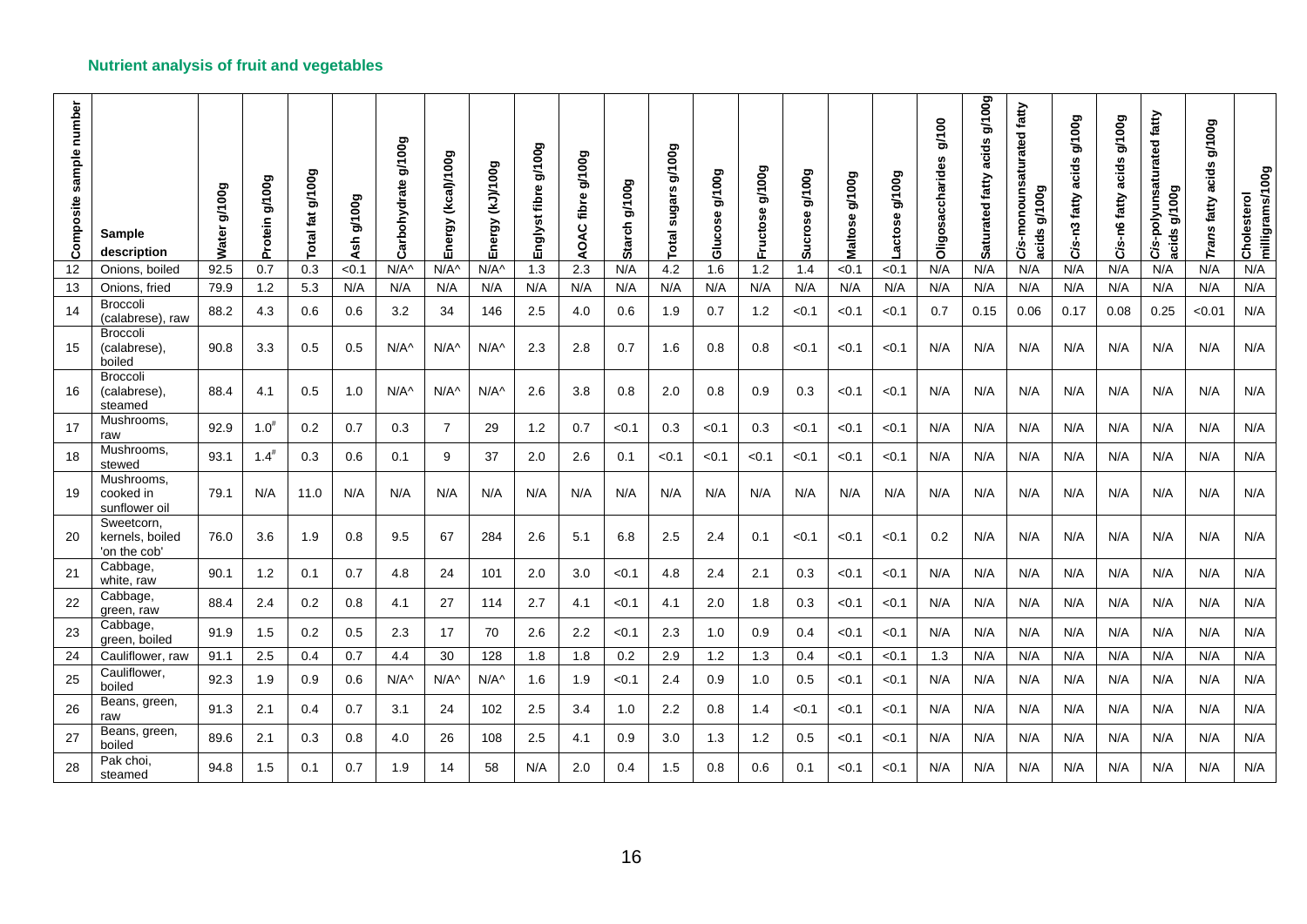| Composite sample number | <b>Sample</b><br>description                                | Water g/100g | Protein g/100g | Total fat g/100g | g/100g<br><b>Ash</b> | g/100g<br>Carbohydrate | Energy (kcal)/100g | Energy (kJ)/100g | g/100g<br>Englyst fibre | g/100g<br>AOAC fibre | g/100g<br>Starch | Total sugars g/100g | <b>600L/6</b><br>Glucose | <b>600 l/6</b><br>Fructose | g/100g<br>Sucrose | g/100g<br>Maltose | g/100g<br>actose. | g/100g<br>Oligosaccharides | acids g/100g<br>Saturated fatty | Cis-monounsaturated fatty<br>acids g/100g | g/100g<br>acids<br>Cis-n3 fatty | Cis-n6 fatty acids g/100g | Cis-polyunsaturated fatty<br>g/100g<br>acids | <b>600L/6</b><br>acids<br>Trans fatty | milligrams/100g<br>Cholesterol |
|-------------------------|-------------------------------------------------------------|--------------|----------------|------------------|----------------------|------------------------|--------------------|------------------|-------------------------|----------------------|------------------|---------------------|--------------------------|----------------------------|-------------------|-------------------|-------------------|----------------------------|---------------------------------|-------------------------------------------|---------------------------------|---------------------------|----------------------------------------------|---------------------------------------|--------------------------------|
| 29                      | Tomatoes<br>(standard), raw                                 | 94.6         | 0.5            | 0.1              | 0.4                  | 3.0                    | 14                 | 61               | 1.0                     | 1.0                  | < 0.1            | 3.0                 | 1.4                      | 1.6                        | < 0.1             | < 0.1             | < 0.1             | N/A                        | N/A                             | N/A                                       | N/A                             | N/A                       | N/A                                          | N/A                                   | N/A                            |
| 30                      | Tomatoes<br>(standard),<br>grilled, flesh<br>and seeds only | 93.3         | 0.6            | 0.2              | 0.6                  | $3.4^{+}$              | 17                 | 72               | 1.0                     | < 0.5                | N/A              | 3.4                 | 1.6                      | 1.8                        | < 0.1             | < 0.1             | < 0.1             | N/A                        | N/A                             | N/A                                       | N/A                             | N/A                       | N/A                                          | N/A                                   | N/A                            |
| 31                      | Tomatoes,<br>cherry, raw                                    | 91.4         | 1.1            | 0.5              | 0.9                  | $3.6^{+}$              | 22                 | 94               | 1.2                     | 1.3                  | N/A              | 3.6                 | 1.6                      | 2.0                        | < 0.1             | < 0.1             | < 0.1             | N/A                        | N/A                             | N/A                                       | N/A                             | N/A                       | N/A                                          | N/A                                   | N/A                            |
| 32                      | Lettuce,<br>average, raw                                    | 96.1         | 1.2            | 0.1              | 0.4                  | $1.4^+$                | 11                 | 48               | 1.3                     | 1.5                  | N/A              | 1.4                 | 0.6                      | 0.8                        | < 0.1             | < 0.1             | < 0.1             | N/A                        | N/A                             | N/A                                       | N/A                             | N/A                       | N/A                                          | N/A                                   | N/A                            |
| 33                      | Spinach, baby,<br>raw                                       | 93.5         | 2.6            | 0.6              | 2.0                  | 0.2                    | 16                 | 69               | 1.2                     | 1.0                  | 0.2              | < 0.1               | < 0.1                    | < 0.1                      | < 0.1             | < 0.1             | < 0.1             | N/A                        | N/A                             | N/A                                       | N/A                             | N/A                       | N/A                                          | N/A                                   | N/A                            |
| 34                      | Rocket, raw                                                 | 93.1         | 3.6            | 0.4              | 1.5                  | $< 0.1$ <sup>+</sup>   | 18                 | 74               | 1.3                     | 1.7                  | N/A              | < 0.1               | < 0.1                    | < 0.1                      | < 0.1             | < 0.1             | < 0.1             | N/A                        | N/A                             | N/A                                       | N/A                             | N/A                       | N/A                                          | N/A                                   | N/A                            |
| 35                      | Cucumber,<br>flesh and skin,<br>raw                         | 96.5         | 1.0            | 0.6              | 0.4                  | 1.2                    | 14                 | 60               | 0.7                     | 0.7                  | < 0.1            | 1.2                 | 0.5                      | 0.7                        | < 0.1             | < 0.1             | < 0.1             | N/A                        | N/A                             | N/A                                       | N/A                             | N/A                       | N/A                                          | N/A                                   | N/A                            |
| 36                      | Peppers, red,<br>raw                                        | 92.9         | 0.8            | 0.2              | 0.8                  | $N/A^2$                | $N/A^2$            | $N/A^2$          | 1.0                     | 2.2                  | < 0.1            | 4.2                 | 2.0                      | 2.2                        | < 0.1             | < 0.1             | < 0.1             | N/A                        | N/A                             | N/A                                       | N/A                             | N/A                       | N/A                                          | N/A                                   | N/A                            |
| 37                      | Peppers, red,<br>boiled                                     | 93.3         | 0.8            | 0.1              | 0.5                  | $N/A^2$                | $N/A^2$            | $N/A^2$          | 0.8                     | 2.4                  | < 0.1            | 3.3                 | 1.2                      | 1.9                        | 0.2               | < 0.1             | < 0.1             | N/A                        | N/A                             | N/A                                       | N/A                             | N/A                       | N/A                                          | N/A                                   | N/A                            |
| 38                      | Pepper, yellow,<br>raw                                      | 92.8         | $0.8\,$        | 0.2              | 0.6                  | $N/A^2$                | $N/A^2$            | $N/A^2$          | N/A                     | N/A                  | N/A              | 4.4                 | 1.8                      | 2.6                        | < 0.1             | < 0.1             | < 0.1             | N/A                        | N/A                             | N/A                                       | N/A                             | N/A                       | N/A                                          | N/A                                   | N/A                            |
| 39                      | Bananas, raw,<br>flesh only                                 | 75.0         | 1.2            | 0.1              | 1.1                  | 20.3                   | 81                 | 348              | 0.8                     | 1.4                  | $2.2\phantom{0}$ | 18.1                | 7.9                      | 7.5                        | 2.7               | < 0.1             | < 0.1             | N/A                        | N/A                             | N/A                                       | N/A                             | N/A                       | N/A                                          | N/A                                   | N/A                            |
| 40                      | Apples, eating,<br>raw, flesh and<br>skin                   | 86.2         | 0.6            | 0.5              | 0.2                  | $11.6^{+}$             | 51                 | 215              | 1.3                     | 1.2                  | N/A              | 11.6                | 2.1                      | 6.7                        | 2.8               | < 0.1             | < 0.1             | N/A                        | N/A                             | N/A                                       | N/A                             | N/A                       | N/A                                          | N/A                                   | N/A                            |
| 41                      | Apples,<br>cooking,<br>stewed, flesh<br>only                | 87.3         | 0.2            | 0.3              | 0.2                  | $9.7^{+}$              | 40                 | 169              | 1.3                     | 1.7                  | N/A              | 9.7                 | 2.1                      | 5.9                        | 1.7               | < 0.1             | < 0.1             | N/A                        | N/A                             | N/A                                       | N/A                             | N/A                       | N/A                                          | N/A                                   | N/A                            |
| 42                      | Pears, raw,<br>flesh and skin                               | 85.2         | 0.3            | 0.1              | 0.2                  | $10.9^{+}$             | 43                 | 182              | 1.6                     | 2.7                  | N/A              | 10.9                | 3.1                      | 6.6                        | 1.2               | < 0.1             | < 0.1             | N/A                        | N/A                             | N/A                                       | N/A                             | N/A                       | N/A                                          | N/A                                   | N/A                            |
| 43                      | Grapes, green,<br>raw                                       | 82.7         | 0.7            | 0.2              | 0.5                  | $15.2^{+}$             | 62                 | 263              | 0.7                     | 1.2                  | N/A              | 15.2                | 7.3                      | 7.9                        | < 0.1             | < 0.1             | < 0.1             | N/A                        | N/A                             | N/A                                       | N/A                             | N/A                       | N/A                                          | N/A                                   | N/A                            |
| 44                      | Grapes, red,<br>raw                                         | 81.1         | 0.6            | 0.1              | 0.5                  | $17.0^{+}$             | 67                 | 286              | 0.6                     | 1.3                  | N/A              | 17.0                | 7.7                      | 9.3                        | < 0.1             | < 0.1             | < 0.1             | N/A                        | N/A                             | N/A                                       | N/A                             | N/A                       | N/A                                          | N/A                                   | N/A                            |
| 45                      | Strawberries,<br>raw                                        | 91.6         | 0.6            | 0.5              | 0.4                  | $6.1^{+}$              | 30                 | 126              | 1.0                     | 3.8                  | N/A              | 6.1                 | 3.0                      | 3.1                        | < 0.1             | < 0.1             | < 0.1             | N/A                        | N/A                             | N/A                                       | N/A                             | N/A                       | N/A                                          | N/A                                   | N/A                            |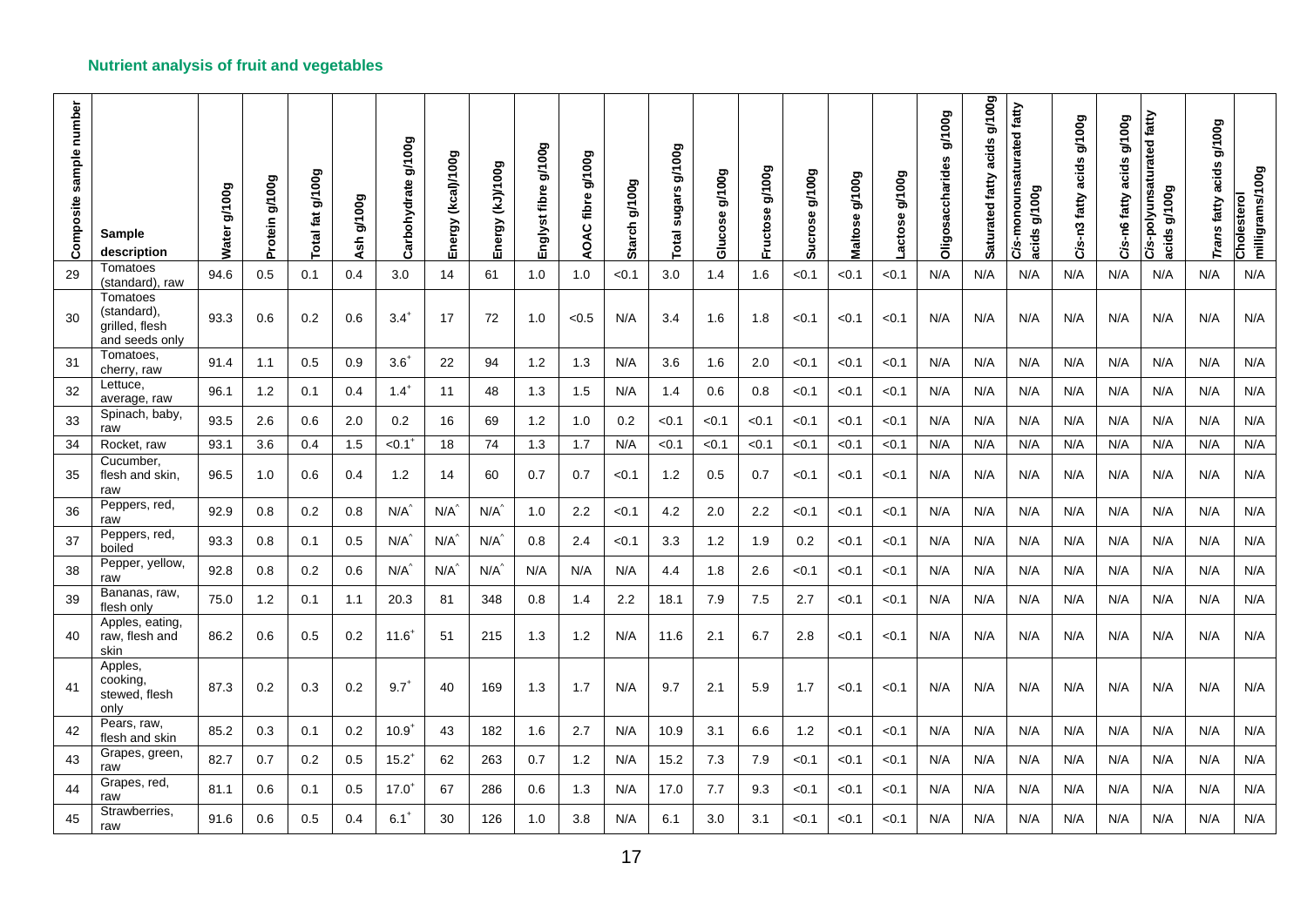| Composite sample number | Sample<br>description                                            | Water g/100g | Protein g/100g | g/100g<br>fat<br>Total | g/100g<br>Ash | Carbohydrate g/100g | Energy (kcal)/100g | Energy (kJ)/100g | g/100g<br>Englyst fibre | <b>600//6</b><br>AOAC fibre | <b>600L/6</b><br><b>Starch</b> | g/100g<br>sugars<br><b>Total</b> | g/100g<br>Glucose | <b>Bool/B</b><br>Fructose | g/100g<br>Sucrose | <b>600L/6</b><br>Maltose | g/100g<br>actose | g/100g<br><b>Oligosaccharides</b> | <b>Boor/B</b><br>acids<br>Saturated fatty | Cis-monounsaturated fatty<br>g/100g<br>acids | g/100g<br>acids<br>Cis-n3 fatty | g/100g<br>Cis-n6 fatty acids | Cis-polyunsaturated fatty<br>g/100g<br>acids | g/100g<br>acids<br>Trans fatty | Cholesterol<br>milligrams/100g |
|-------------------------|------------------------------------------------------------------|--------------|----------------|------------------------|---------------|---------------------|--------------------|------------------|-------------------------|-----------------------------|--------------------------------|----------------------------------|-------------------|---------------------------|-------------------|--------------------------|------------------|-----------------------------------|-------------------------------------------|----------------------------------------------|---------------------------------|------------------------------|----------------------------------------------|--------------------------------|--------------------------------|
| 46                      | Blueberries,<br>raw                                              | 85.7         | 0.9            | 0.2                    | 0.2           | 9.1                 | 40                 | 169              | 1.5                     | 1.5                         | < 0.1                          | 9.1                              | 3.9               | 5.2                       | < 0.1             | < 0.1                    | < 0.1            | N/A                               | N/A                                       | N/A                                          | N/A                             | N/A                          | N/A                                          | N/A                            | N/A                            |
| 47                      | Citrus fruit,<br>soft/easy<br>peelers, flesh<br>only             | 85.8         | 0.7            | 0.2                    | 0.4           | $9.6^{+}$           | 41                 | 173              | 1.2                     | 1.5                         | N/A                            | 9.6                              | 1.6               | 1.9                       | 6.1               | < 0.1                    | < 0.1            | N/A                               | N/A                                       | N/A                                          | N/A                             | N/A                          | N/A                                          | N/A                            | N/A                            |
| 48                      | Oranges, flesh<br>only                                           | 87.0         | 0.8            | 0.2                    | 0.4           | $8.2^{+}$           | 36                 | 152              | 1.7                     | 1.2                         | N/A                            | 8.2                              | 2.0               | 2.2                       | 4.0               | < 0.1                    | < 0.1            | N/A                               | N/A                                       | N/A                                          | N/A                             | N/A                          | N/A                                          | N/A                            | N/A                            |
| 49                      | Melon, yellow<br>flesh, flesh only                               | 91.0         | 0.5            | 0.1                    | 0.7           | $6.8^{+}$           | 29                 | 122              | 0.4                     | 0.7                         | N/A                            | 6.8                              | 1.7               | 2.5                       | 2.6               | < 0.1                    | < 0.1            | N/A                               | N/A                                       | N/A                                          | N/A                             | N/A                          | N/A                                          | N/A                            | N/A                            |
| 50                      | Peas, frozen,<br>raw                                             | 78.9         | 5.3            | 0.7                    | 0.5           | 10.7                | 68                 | 288              | 3.9                     | 5.3                         | 5.1                            | 5.7                              | < 0.1             | < 0.1                     | 5.7               | < 0.1                    | < 0.1            | < 0.1                             | 0.13                                      | 0.07                                         | 0.06                            | 0.31                         | 0.36                                         | < 0.01                         | N/A                            |
| 51                      | Peas, frozen,<br>microwaved                                      | 77.6         | 5.7            | 0.9                    | 0.6           | 10.8                | 71                 | 303              | 4.5                     | 5.6                         | 4.2                            | 6.6                              | < 0.1             | < 0.1                     | 6.6               | < 0.1                    | < 0.1            | N/A                               | N/A                                       | N/A                                          | N/A                             | N/A                          | N/A                                          | N/A                            | N/A                            |
| 52                      | Sweetcorn,<br>canned in water,<br>drained                        | 78.7         | 2.6            | 1.7                    | 0.5           | $N/A^{\wedge}$      | $N/A^{\wedge}$     | $N/A^{\wedge}$   | 2.5                     | 3.1                         | 6.2                            | 7.5                              | 0.3               | 0.1                       | 7.1               | <0.1                     | 0.1              | N/A                               | N/A                                       | N/A                                          | N/A                             | N/A                          | N/A                                          | N/A                            | N/A                            |
| 53                      | Tomatoes.<br>canned, whole<br>contents                           | 92.9         | 1.1            | 0.1                    | 0.7           | 3.8                 | 19                 | 80               | 0.7                     | 0.8                         | < 0.1                          | 3.8                              | 1.9               | 1.9                       | < 0.1             | < 0.1                    | < 0.1            | N/A                               | N/A                                       | N/A                                          | N/A                             | N/A                          | N/A                                          | N/A                            | N/A                            |
| 54                      | Tomato puree                                                     | 72.5         | 4.4            | 0.2                    | 4.7           | 12.9                | 67                 | 287              | 3.0                     | 4.7                         | < 0.1                          | 12.9                             | 5.5               | 7.4                       | < 0.1             | < 0.1                    | < 0.1            | N/A                               | 0.04                                      | 0.02                                         | 0.02                            | 0.05                         | 0.07                                         | < 0.01                         | N/A                            |
| 55                      | Baked beans in<br>tomato sauce                                   | 72.8         | 5.0            | 0.5                    | 1.7           | 15.0                | 81                 | 343              | 3.8                     | 4.9                         | 10.2                           | 4.8                              | 0.6               | 0.8                       | 3.4               | < 0.1                    | < 0.1            | < 0.1                             | 0.09                                      | 0.06                                         | 0.15                            | 0.13                         | 0.27                                         | < 0.01                         | N/A                            |
| 56                      | Potato<br>products,<br>shaped, frozen,<br>baked                  | 55.4         | 2.5            | 8.3                    | 1.6           | 28.1                | 190                | 799              | 2.8                     | 2.7                         | 27.7                           | 0.4                              | 0.2               | < 0.1                     | 0.2               | < 0.1                    | < 0.1            | N/A                               | 0.89                                      | 3.30                                         | 0.18                            | 3.47                         | 3.65                                         | 0.02                           | N/A                            |
| 57                      | Orange juice,<br>chilled<br>(premium and<br>from<br>concentrate) | 87.7         | 0.9            | < 0.1                  | 0.5           | $8.6^{+}$           | 36                 | 153              | 0.2                     | < 0.5                       | N/A                            | 8.6                              | 2.0               | 2.4                       | 4.2               | < 0.1                    | < 0.1            | N/A                               | N/A                                       | N/A                                          | N/A                             | N/A                          | N/A                                          | N/A                            | N/A                            |
| 58                      | Orange juice,<br>from<br>concentrate,<br>ambient                 | 89.4         | 0.6            | < 0.1                  | 0.3           | $8.5^{+}$           | 34                 | 146              | 0.2                     | < 0.5                       | N/A                            | 8.5                              | 2.0               | 2.4                       | 4.1               | < 0.1                    | < 0.1            | N/A                               | N/A                                       | N/A                                          | N/A                             | N/A                          | N/A                                          | N/A                            | N/A                            |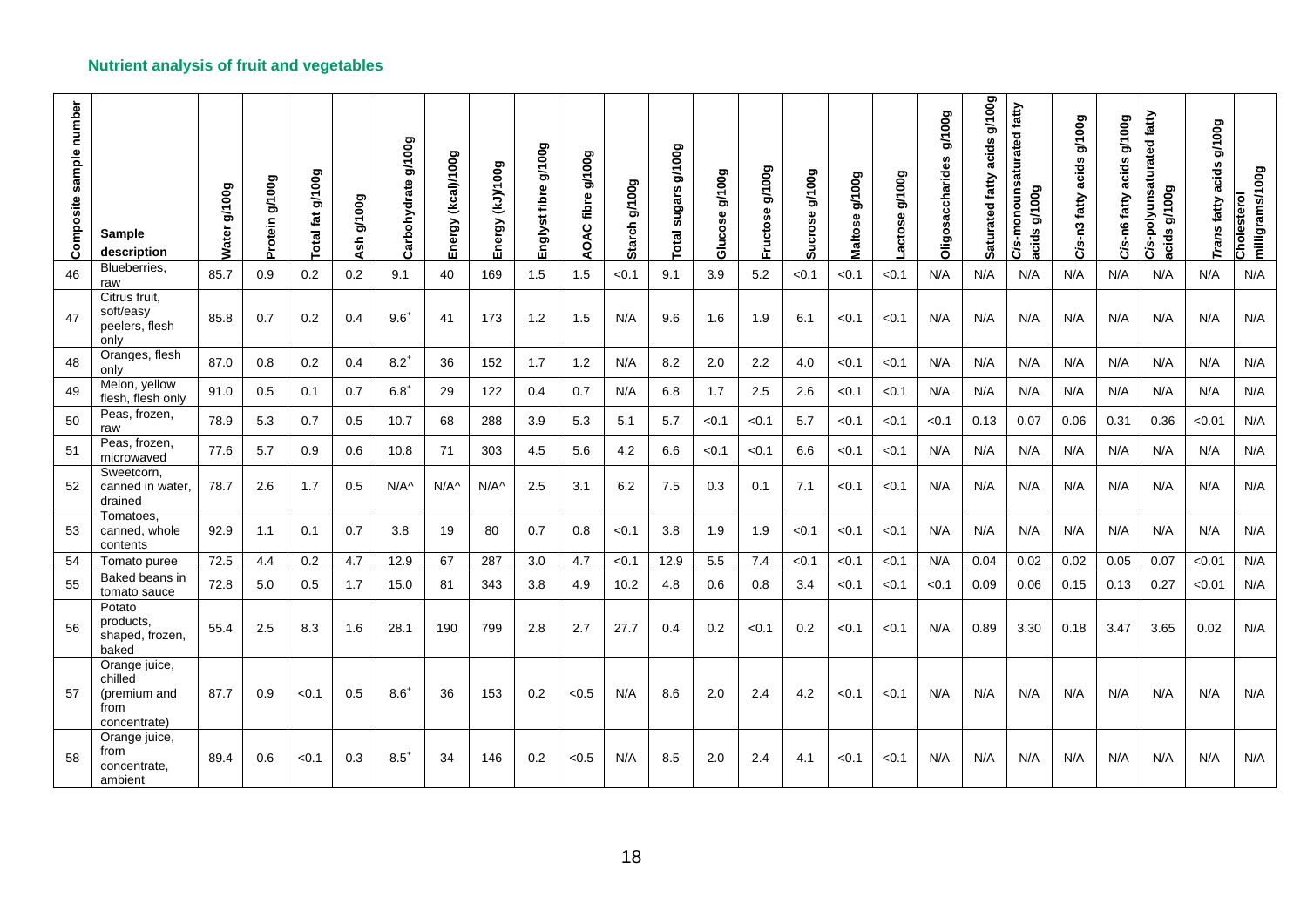| eم<br>ح<br>≗<br>웉 | Sample<br>description                                                 | 00g<br>$\overline{\phantom{0}}$<br>৯<br>Water | ත<br>0<br>0<br>৯<br>._ | ರಾ<br>۰<br>۰<br>÷<br>৯<br>tat<br><u>ia</u><br>– | 00g<br>টা | 9g<br>$\bullet$<br>ਠੋ<br>₽<br>ō.<br>ㅎ<br>><br>ᄒ<br>욘 | 00g<br>᠆<br>ৰি<br>قخ<br>ౚ<br>Ф<br>۵Ê | 00g<br>↽<br>ミミ<br>$\mathbf{\tilde{s}}$<br>៵<br>面 | ත<br>0<br>0<br>ත<br>ω<br>은<br>in.<br>ğly | 00g<br>$\overline{\phantom{0}}$<br>ক<br>Φ<br><u>iar</u><br>ပ | ల్లె<br>0<br>টা<br>ದ | 00g<br>$\overline{\phantom{0}}$<br>৯<br>n<br>ត<br>ත<br>ū,<br>otal | ల్లె<br>0<br>Ō<br>- | ၜၟ<br>$\overline{\phantom{0}}$<br>৯ | οσg<br>↽<br>৯<br>ω<br>ശ | కొ<br>۰<br>÷<br>৯<br>$\circ$ | 00g<br>$\overline{\phantom{0}}$<br>৯<br>ω<br>٥<br>ъ | စ္မွ<br>ক<br>흔<br>ں<br>۰<br>ölig | ဥ္မ<br>۰<br>ਨੇ<br>73<br>€<br>ℼ<br>ے<br>∸<br>پ<br>အီ | £<br>ത<br>ၜၘ<br>5<br>ਨੇ<br>Ο<br>acids | 00g<br>ත<br>ಕೆ<br><u>ت</u><br>atty<br>. .<br>ო<br><b>G</b><br>ة | లె<br>$\bullet$<br>ත<br>မ္မ<br>.<br>ပ<br>G.<br>≏<br>$\tilde{\bm{x}}$<br>ဧ<br>న | fatty<br>ﻰ<br>ω<br>∸<br>쯥<br>⋾<br>ō.<br>ರಾ<br>$\frac{5}{6}$<br>≒<br>증<br>৯<br>Ō.<br>g<br>દે<br>ā<br>ບ | కొ<br>0<br>৯<br>cids<br>atty | oog<br>Cholestero<br>ਛ<br>millig |
|-------------------|-----------------------------------------------------------------------|-----------------------------------------------|------------------------|-------------------------------------------------|-----------|------------------------------------------------------|--------------------------------------|--------------------------------------------------|------------------------------------------|--------------------------------------------------------------|----------------------|-------------------------------------------------------------------|---------------------|-------------------------------------|-------------------------|------------------------------|-----------------------------------------------------|----------------------------------|-----------------------------------------------------|---------------------------------------|-----------------------------------------------------------------|--------------------------------------------------------------------------------|-------------------------------------------------------------------------------------------------------|------------------------------|----------------------------------|
| 59                | Apple juice,<br>clear, from<br>concentrate,<br>ambient and<br>chilled | 86.6                                          | 0.1                    | < 0.1                                           | 0.2       | $9.7^+$                                              | 37                                   | 157                                              | N/A                                      | N/A                                                          | N/A                  | 9.7                                                               | 2.4                 | 5.5                                 | 1.8                     | < 0.1                        | < 0.1                                               | N/A                              | N/A                                                 | N/A                                   | N/A                                                             | N/A                                                                            | N/A                                                                                                   | N/A                          | N/A                              |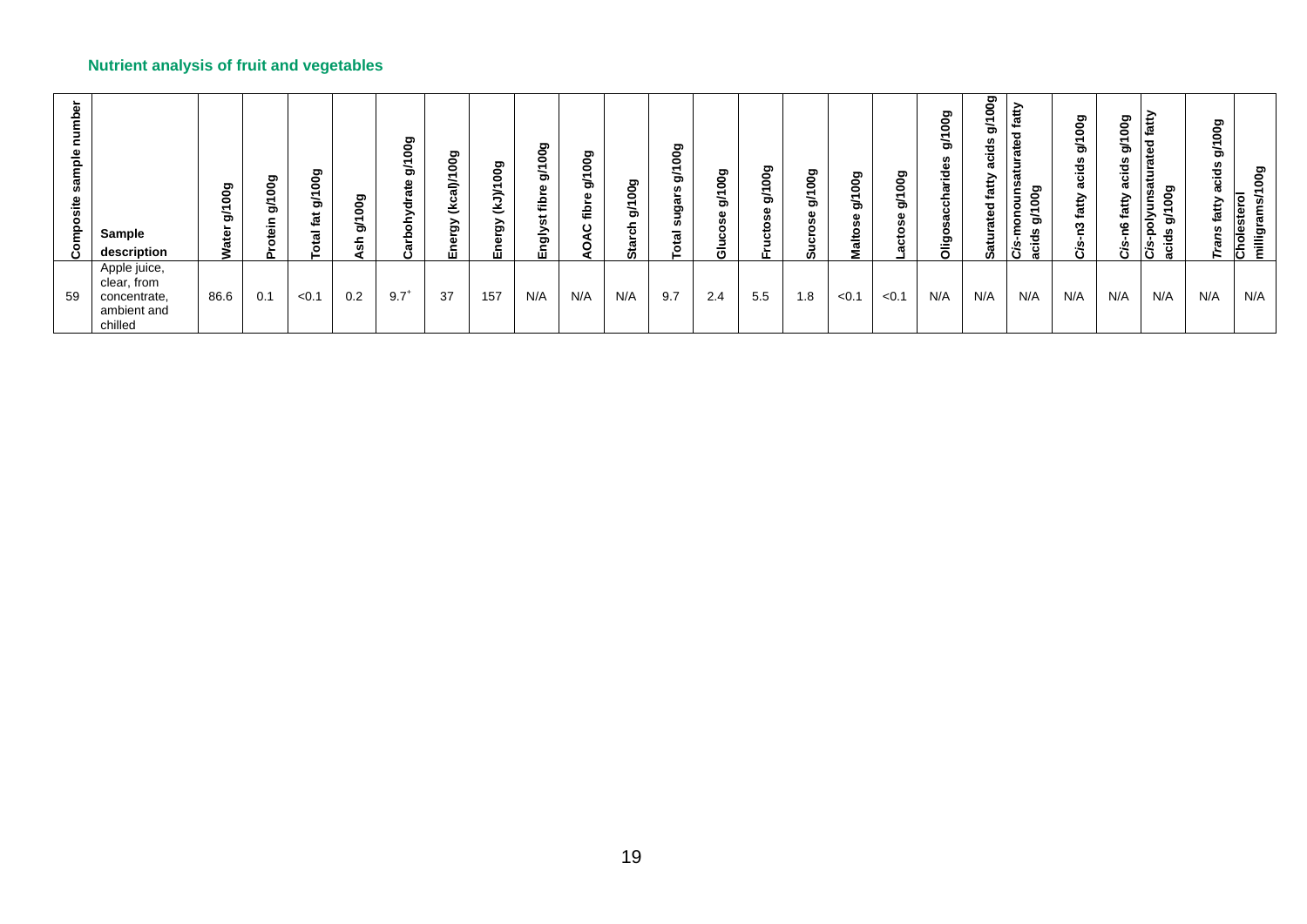## **Micronutrients**

<span id="page-19-0"></span>

| Composite sample number | <b>Sample</b><br>description                                                    | micrograms/100g*<br>⋖<br>Vitamin | micrograms/100g<br>$\overline{\phantom{a}}$<br>Vitamin | milligrams/100g<br>Thiamin | milligrams/100g<br>Riboflavin | Viacin milligrams/100g | nilligrams/100g<br>Tryptophan/60 | milligrams/100g<br>ပ<br><b>Vitamin</b> | milligrams/100g<br>ш<br><b>Vitamin</b> | milligrams/100g<br>മ്<br><b>Vitamin</b> | micrograms/100g<br>$\vec{\mathbf{B}}$<br>Vitamin | micrograms/100g<br>Folate | acid<br>nilligrams/100g<br>Pantothenic | micrograms/100g<br><b>Biotin</b> | milligrams/100g<br>Sodium | milligrams/100g<br>Potassium | milligrams/100g<br>Calcium | milligrams/100g<br>Magnesium | milligrams/100g<br><b>Phosphorus</b> | milligrams/100g | milligrams/100g<br>opper<br>$\ddot{\phantom{1}}$ | Zinc milligrams/100g | Chloride milligrams/100g | micrograms/100g<br>odine | milligrams/100g<br>Manganese | Selenium micrograms/100g |
|-------------------------|---------------------------------------------------------------------------------|----------------------------------|--------------------------------------------------------|----------------------------|-------------------------------|------------------------|----------------------------------|----------------------------------------|----------------------------------------|-----------------------------------------|--------------------------------------------------|---------------------------|----------------------------------------|----------------------------------|---------------------------|------------------------------|----------------------------|------------------------------|--------------------------------------|-----------------|--------------------------------------------------|----------------------|--------------------------|--------------------------|------------------------------|--------------------------|
|                         | Potatoes, old,<br>raw, flesh<br>only                                            | $<$ 4                            | N/A                                                    | 0.20                       | 0.01                          | 0.3                    | 0.4                              | 14                                     | 0.01                                   | 0.14                                    | N/A                                              | 13                        | 0.44                                   | 0.3                              | $\overline{2}$            | 443                          | $\overline{7}$             | 21                           | 34                                   | 0.32            | 0.06                                             | 0.28                 | 83                       | $\overline{1}$           | 0.14                         | < 0.5                    |
| 2                       | Potatoes, old,<br>boiled, flesh<br>only                                         | N/A                              | N/A                                                    | 0.21                       | < 0.01                        | 0.5                    | 0.4                              | 9                                      | 0.01                                   | 0.06                                    | N/A                                              | 18                        | 0.43                                   | 0.3                              | $\overline{1}$            | 365                          | 6                          | 18                           | 31                                   | 0.34            | 0.06                                             | 0.24                 | 74                       | N/A                      | 0.12                         | < 0.5                    |
| 3                       | Potatoes, old,<br>baked, flesh<br>and skin                                      | N/A                              | N/A                                                    | 0.20                       | 0.02                          | 0.9                    | 0.4                              | 6                                      | 0.05                                   | 0.11                                    | N/A                                              | 18                        | 0.46                                   | 0.3                              | $\overline{2}$            | 600                          | 11                         | 27                           | 45                                   | 0.63            | 0.09                                             | 0.38                 | 114                      | N/A                      | 0.18                         | < 0.5                    |
| 4                       | Potatoes, old,<br>roasted, flesh<br>only                                        | N/A                              | N/A                                                    | N/A                        | N/A                           | N/A                    | N/A                              | N/A                                    | N/A                                    | N/A                                     | N/A                                              | N/A                       | N/A                                    | N/A                              | N/A                       | N/A                          | N/A                        | N/A                          | N/A                                  | N/A             | N/A                                              | N/A                  | N/A                      | N/A                      | N/A                          | N/A                      |
| 5                       | Potatoes, old,<br>potato<br>wedges, with<br>skin, dipped<br>in sunflower<br>oil | N/A                              | N/A                                                    | N/A                        | N/A                           | N/A                    | N/A                              | N/A                                    | N/A                                    | N/A                                     | N/A                                              | N/A                       | N/A                                    | N/A                              | N/A                       | N/A                          | N/A                        | N/A                          | N/A                                  | N/A             | N/A                                              | N/A                  | N/A                      | N/A                      | N/A                          | N/A                      |
| 6                       | Potatoes, old.<br>microwaved,<br>flesh and skin                                 | N/A                              | N/A                                                    | 0.23                       | 0.01                          | 0.8                    | 0.4                              | 5                                      | 0.13                                   | 0.14                                    | N/A                                              | 33                        | 0.48                                   | 0.3                              | $\overline{2}$            | 585                          | 13                         | 27                           | 43                                   | 0.75            | 0.09                                             | 0.36                 | 121                      | N/A                      | 0.18                         | < 0.5                    |
| $\overline{7}$          | Potatoes.<br>new, boiled,<br>flesh and skin                                     | N/A                              | N/A                                                    | 0.13                       | 0.01                          | 0.7                    | 0.4                              | 7                                      | 0.11                                   | 0.13                                    | N/A                                              | 21                        | 0.51                                   | 0.3                              | 3                         | 377                          | -11                        | 18                           | 44                                   | 0.61            | 0.08                                             | 0.23                 | 88                       | < 0.7                    | 0.12                         | < 0.5                    |
| 8                       | Carrots, old,<br>raw                                                            | 1961                             | N/A                                                    | 0.13                       | 0.01                          | 0.2                    | 0.2                              | 2                                      | 0.09                                   | 0.06                                    | N/A                                              | 8                         | 0.27                                   | 0.3                              | 27                        | 178                          | 26                         | $\overline{7}$               | 16                                   | 0.23            | 0.03                                             | 0.11                 | 122                      | < 0.7                    | 0.07                         | < 0.5                    |
| 9                       | Carrots, old,<br>boiled                                                         | 1850                             | N/A                                                    | 0.09                       | 0.02                          | 0.2                    | 0.2                              | 3                                      | N/A                                    | 0.04                                    | N/A                                              | 8                         | 0.23                                   | 0.3                              | 29                        | 166                          | 31                         | 8                            | 17                                   | 0.34            | 0.04                                             | 0.13                 | 84                       | N/A                      | 0.09                         | < 0.5                    |
| 10                      | Carrots, old,<br>microwaved                                                     | 1887                             | N/A                                                    | 0.14                       | 0.02                          | 0.3                    | 0.1                              | 3                                      | N/A                                    | 0.06                                    | N/A                                              | 17                        | 0.37                                   | 0.3                              | 44                        | 267                          | 36                         | 11                           | 23                                   | 0.25            | 0.05                                             | 0.15                 | 130                      | N/A                      | 0.11                         | < 0.5                    |
| 11                      | Onions, raw                                                                     | N/A                              | N/A                                                    | 0.11                       | 0.02                          | 0.3                    | 0.3                              | 3                                      | 0.29                                   | 0.10                                    | N/A                                              | 11                        | 0.04                                   | 1.0                              | 3                         | 138                          | 30                         | 8                            | 23                                   | 0.30            | 0.04                                             | 0.14                 | 54                       | 2                        | 0.10                         | < 0.5                    |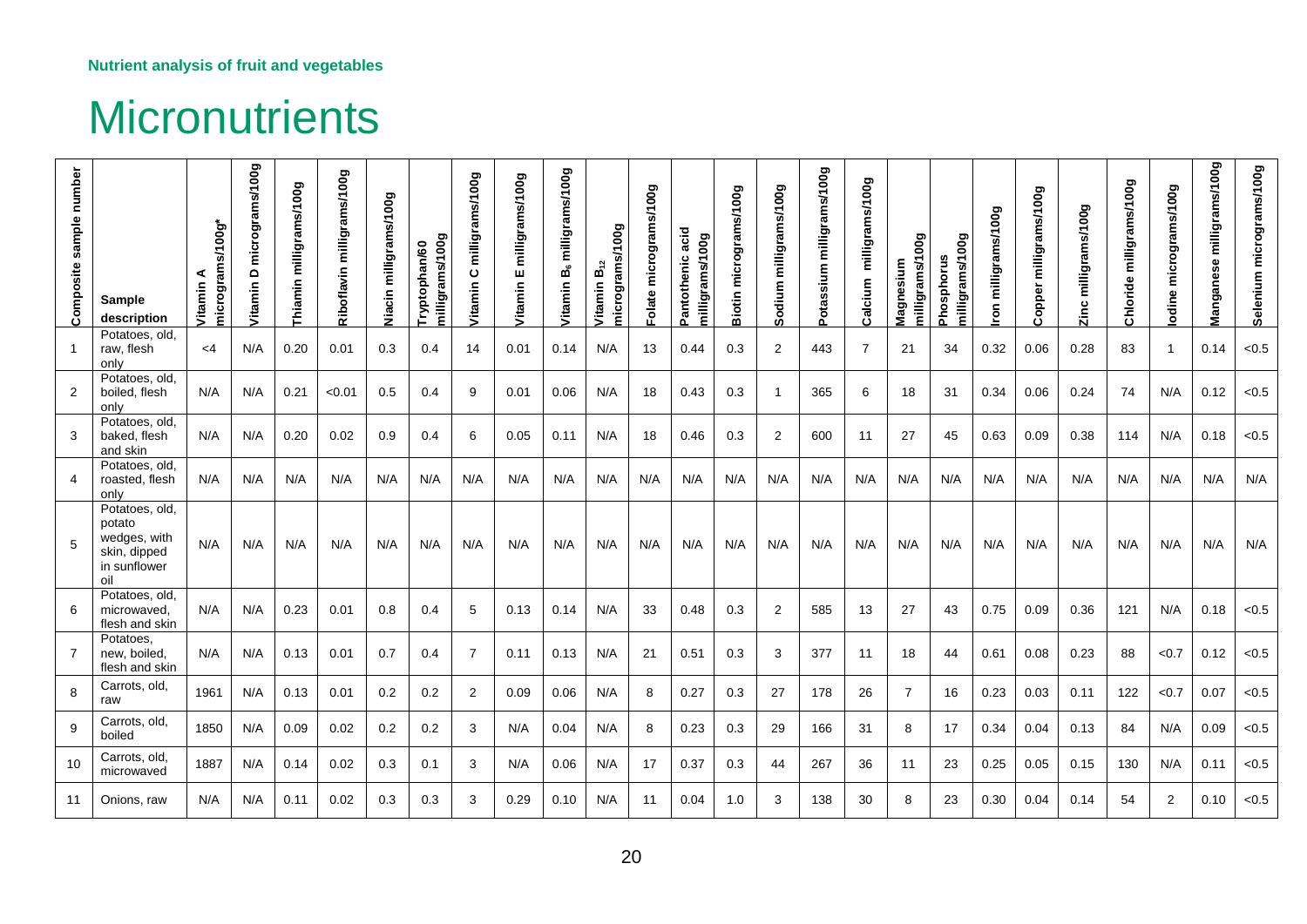| Composite sample number | Sample<br>description                            | micrograms/100g*<br><b>Jitamin</b> | micrograms/100g<br>$\mathbf{\Omega}$<br><b>/itamin</b> | milligrams/100g<br>Thiamin | milligrams/100g<br>Riboflavin | Niacin milligrams/100g | milligrams/100g<br>Tryptophan/60 | milligrams/100g<br>ပ<br>Vitamin | milligrams/100g<br>ш<br>Vitamin | milligrams/100g<br>മ്<br><b><i>Jitamin</i></b> | micrograms/100g<br>ωó<br><b>Vitamin</b> | Folate micrograms/100g | acid<br>milligrams/100g<br>Pantothenic | micrograms/100g<br><b>Biotin</b> | milligrams/100g<br>Sodium | milligrams/100g<br>Potassium | milligrams/100g<br>Calcium | milligrams/100g<br>Magnesium | milligrams/100g<br>Phosphorus | milligrams/100g<br>ΓOΠ | milligrams/100g<br>Copper | Zinc milligrams/100g | Chloride milligrams/100g | odine micrograms/100g | milligrams/100g<br>Manganese | Selenium micrograms/100g |
|-------------------------|--------------------------------------------------|------------------------------------|--------------------------------------------------------|----------------------------|-------------------------------|------------------------|----------------------------------|---------------------------------|---------------------------------|------------------------------------------------|-----------------------------------------|------------------------|----------------------------------------|----------------------------------|---------------------------|------------------------------|----------------------------|------------------------------|-------------------------------|------------------------|---------------------------|----------------------|--------------------------|-----------------------|------------------------------|--------------------------|
| 12                      | Onions.<br>boiled                                | N/A                                | N/A                                                    | 0.03                       | < 0.01                        | 0.3                    | 0.2                              | 4                               | N/A                             | 0.07                                           | N/A                                     | 8                      | 0.06                                   | 0.7                              | $\overline{2}$            | 105                          | 25                         | $\overline{7}$               | 23                            | 0.29                   | 0.05                      | 0.16                 | 49                       | N/A                   | 0.11                         | < 0.5                    |
| 13                      | Onions, fried                                    | N/A                                | N/A                                                    | N/A                        | N/A                           | N/A                    | N/A                              | N/A                             | N/A                             | N/A                                            | N/A                                     | N/A                    | N/A                                    | N/A                              | N/A                       | N/A                          | N/A                        | N/A                          | N/A                           | N/A                    | N/A                       | N/A                  | N/A                      | N/A                   | N/A                          | N/A                      |
| 14                      | Broccoli<br>(calabrese),<br>raw                  | 97                                 | N/A                                                    | 0.15                       | 0.12                          | 0.8                    | 0.9                              | 79                              | 1.72                            | 0.13                                           | N/A                                     | 95                     | 0.61                                   | 4.1                              | 9                         | 397                          | 48                         | 22                           | 81                            | 1.06                   | 0.08                      | 0.70                 | 73                       | $\overline{2}$        | 0.28                         |                          |
| 15                      | <b>Broccoli</b><br>(calabrese),<br>boiled        | 100                                | N/A                                                    | 0.04                       | 0.06                          | 0.5                    | 0.9                              | 44                              | 1.67                            | 0.11                                           | N/A                                     | 34                     | 0.28                                   | 3.5                              | 6                         | 212                          | 35                         | 14                           | 59                            | 0.60                   | 0.05                      | 0.40                 | 50                       | N/A                   | 0.20                         |                          |
| 16                      | <b>Broccoli</b><br>(calabrese),<br>steamed       | 61                                 | N/A                                                    | 0.29                       | 0.15                          | 0.8                    | 0.8                              | 60                              | 1.84                            | 0.13                                           | N/A                                     | 72                     | 0.58                                   | 3.8                              | $\overline{7}$            | 373                          | 44                         | 21                           | 74                            | 0.75                   | 0.08                      | 0.61                 | 70                       | N/A                   | 0.25                         | $\overline{1}$           |
| 17                      | Mushrooms,<br>raw                                | N/A                                | N/A                                                    | 0.13                       | 0.27                          | 2.5                    | 0.50                             | -1                              | 0.01                            | 0.10                                           | N/A                                     | 40                     | 2.38                                   | 11.7                             | 4                         | 378                          | 3                          | 10                           | 94                            | 0.21                   | 0.28                      | 0.56                 | 125                      | 2                     | 0.05                         | 17                       |
| 18                      | Mushrooms,<br>stewed                             | N/A                                | N/A                                                    | 0.09                       | 0.26                          | 1.8                    | 0.8                              | < 0.5                           | N/A                             | 0.06                                           | N/A                                     | 15                     | 1.29                                   | 10.9                             | 3                         | 216                          | 3                          | 8                            | 75                            | 0.32                   | 0.35                      | 0.92                 | 93                       | N/A                   | 0.05                         | 16                       |
| 19                      | Mushrooms.<br>cooked in<br>sunflower oil         | N/A                                | N/A                                                    | N/A                        | N/A                           | N/A                    | N/A                              | N/A                             | N/A                             | N/A                                            | N/A                                     | N/A                    | N/A                                    | N/A                              | N/A                       | N/A                          | N/A                        | N/A                          | N/A                           | N/A                    | N/A                       | N/A                  | N/A                      | N/A                   | N/A                          | N/A                      |
| 20                      | Sweetcorn.<br>kernels.<br>boiled 'on the<br>cob' | 5                                  | N/A                                                    | 0.25                       | 0.08                          | $2.2\,$                | 0.7                              | $\overline{4}$                  | 0.42                            | 0.02                                           | N/A                                     | 24                     | 0.40                                   | 1.0                              | < 0.5                     | 333                          | 4                          | 42                           | 107                           | 0.65                   | 0.09                      | 0.86                 | 63                       | < 0.7                 | 0.32                         |                          |
| 21                      | Cabbage,<br>white, raw                           | $<$ 4                              | N/A                                                    | 0.23                       | 0.02                          | 0.3                    | 0.1                              | 47                              | 0.05                            | 0.12                                           | N/A                                     | 84                     | 0.21                                   | 0.1                              | $\overline{7}$            | 227                          | 56                         | 12                           | 26                            | 0.39                   | 0.03                      | 0.16                 | 94                       | 2                     | 0.12                         | -1                       |
| 22                      | Cabbage,<br>green, raw                           | N/A                                | N/A                                                    | 0.33                       | 0.04                          | 0.6                    | 0.3                              | 48                              | 0.08                            | 0.14                                           | N/A                                     | 45                     | 0.36                                   | 0.1                              | $\overline{7}$            | 288                          | 56                         | 14                           | 37                            | 0.52                   | 0.04                      | 0.26                 | 75                       | $\mathbf{1}$          | 0.18                         | $\overline{1}$           |
| 23                      | Cabbage,<br>green, boiled                        | 53                                 | N/A                                                    | 0.15                       | 0.05                          | 0.3                    | 0.3                              | 45                              | 0.27                            | 0.07                                           | N/A                                     | 40                     | 0.21                                   | < 0.1                            | 5                         | 187                          | 54                         | 9                            | 29                            | 0.40                   | 0.03                      | 0.16                 | 79                       | N/A                   | 0.12                         |                          |
| 24                      | Cauliflower,<br>raw                              | $\leq 4$                           | N/A                                                    | 0.06                       | 0.09                          | 0.6                    | 0.4                              | 56                              | 0.09                            | 0.14                                           | N/A                                     | 55                     | 1.04                                   | 1.7                              | $\overline{7}$            | 252                          | 17                         | 12                           | 37                            | 0.42                   | 0.03                      | 0.29                 | 73                       | N/A                   | 0.13                         |                          |
| 25                      | Cauliflower,<br>boiled                           | <4                                 | N/A                                                    | 0.09                       | 0.03                          | 0.4                    | 0.5                              | 30                              | 0.11                            | 0.15                                           | N/A                                     | 48                     | 0.47                                   | 1.2                              | $\overline{7}$            | 215                          | 19                         | 12                           | 45                            | 0.45                   | 0.03                      | 0.24                 | 54                       | N/A                   | 0.14                         |                          |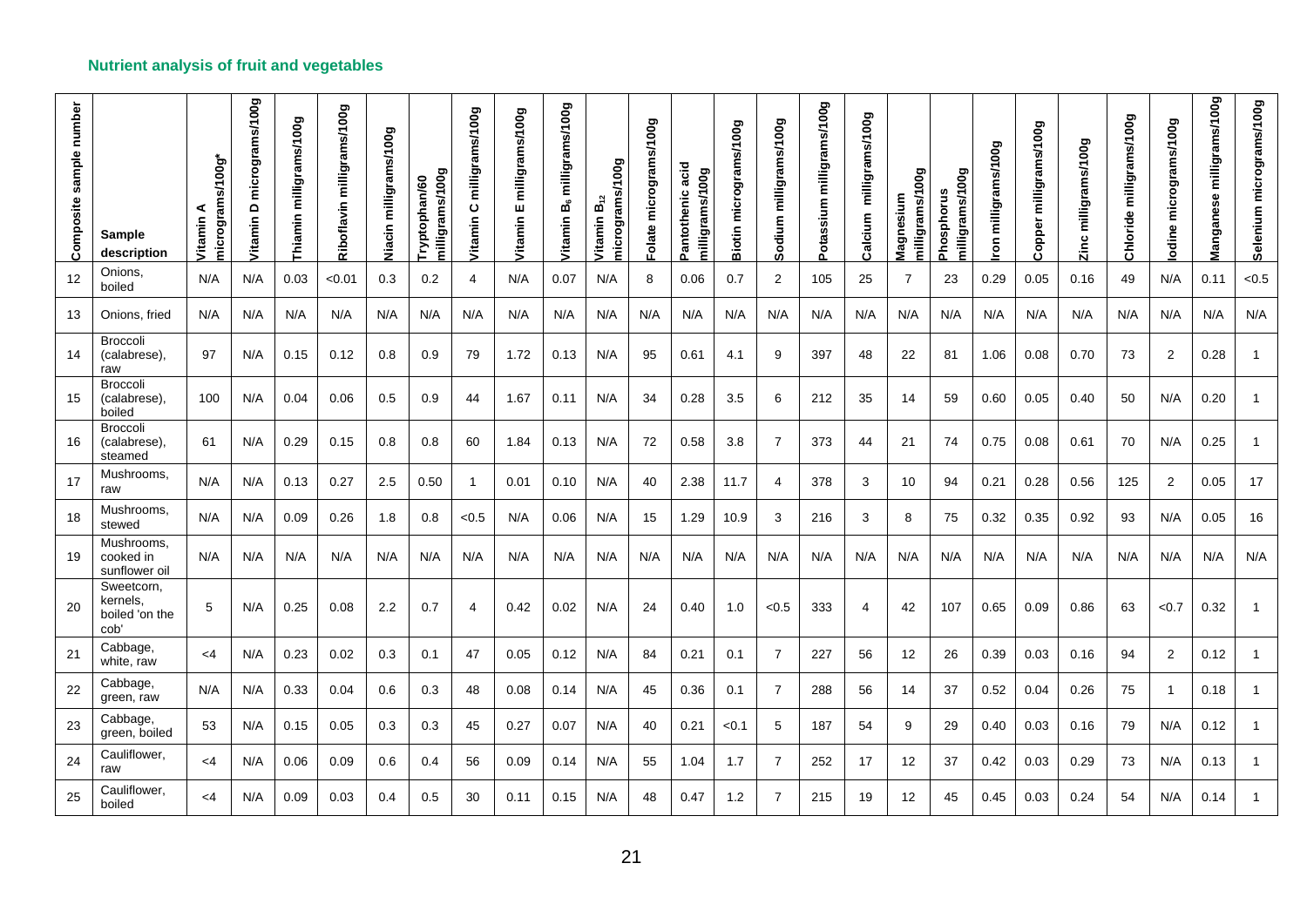| Composite sample number | <b>Sample</b><br>description                                   | is/100g*<br>microgram<br>⋖<br>Vitamin | micrograms/100g<br>$\mathbf \Omega$<br>Vitamin | milligrams/100g<br>Thiamin | milligrams/100g<br>Riboflavin | Niacin milligrams/100g | milligrams/100g<br>Tryptophan/60 | milligrams/100g<br>$\mathbf{o}$<br>Vitamin | milligrams/100g<br>ш<br><b>Vitamin</b> | milligrams/100g<br>Ъů<br>Vitamin | micrograms/100g<br>ωó<br>Vitamin | Folate micrograms/100g | acid<br>milligrams/100g<br>Pantothenic | micrograms/100g<br><b>Biotin</b> | milligrams/100g<br>Sodium | Potassium milligrams/100g | milligrams/100g<br>Calcium | milligrams/100g<br>Magnesium | milligrams/100g<br>Phosphorus | milligrams/100g<br>mou | milligrams/100g<br>Copper | Zinc milligrams/100g | milligrams/100g<br>Chloride | odine micrograms/100g | milligrams/100g<br>Manganese | Selenium micrograms/100g |
|-------------------------|----------------------------------------------------------------|---------------------------------------|------------------------------------------------|----------------------------|-------------------------------|------------------------|----------------------------------|--------------------------------------------|----------------------------------------|----------------------------------|----------------------------------|------------------------|----------------------------------------|----------------------------------|---------------------------|---------------------------|----------------------------|------------------------------|-------------------------------|------------------------|---------------------------|----------------------|-----------------------------|-----------------------|------------------------------|--------------------------|
| 26                      | Beans, green,<br>raw                                           | 42                                    | N/A                                            | 0.12                       | 0.09                          | 0.8                    | 0.4                              | 8                                          | 0.44                                   | 0.06                             | N/A                              | 58                     | 0.11                                   | 1.0                              | < 0.5                     | 286                       | 52                         | 25                           | 38                            | 1.04                   | 0.06                      | 0.38                 | 69                          | 2                     | 0.31                         | -1                       |
| 27                      | Beans, green,<br>boiled                                        | 24                                    | N/A                                            | 0.08                       | 0.08                          | 0.7                    | 0.4                              | 6                                          | N/A                                    | 0.02                             | N/A                              | 58                     | 0.12                                   | 0.7                              | < 0.5                     | 304                       | 61                         | 28                           | 44                            | 1.06                   | 0.12                      | 0.38                 | 54                          | N/A                   | 0.37                         | $\overline{1}$           |
| 28                      | Pak choi,<br>steamed                                           | 55                                    | N/A                                            | 0.07                       | 0.04                          | 0.5                    | 0.3                              | 15                                         | 0.40                                   | 0.04                             | N/A                              | 80                     | 0.14                                   | 1.0                              | 39                        | 287                       | 73                         | 16                           | 47                            | 0.96                   | 0.06                      | 0.40                 | 129                         | -1                    | 0.27                         | 0.4                      |
| 29                      | Tomatoes<br>(standard).<br>raw                                 | 58                                    | N/A                                            | 0.04                       | 0.01                          | 0.6                    | 0.1                              | 22                                         | 0.52                                   | 0.06                             | N/A                              | 23                     | 0.29                                   | 1.4                              | 2                         | 223                       | 8                          | 8                            | 22                            | 0.24                   | 0.03                      | 0.10                 | 84                          | $\overline{2}$        | 0.12                         | < 0.5                    |
| 30                      | Tomatoes<br>(standard),<br>grilled, flesh<br>and seeds<br>only | 59                                    | N/A                                            | 0.05                       | 0.01                          | 0.6                    | 0.1                              | 30                                         | 0.89                                   | 0.15                             | N/A                              | 14                     | 0.19                                   | 1.3                              | $\overline{2}$            | 209                       | 10                         | 9                            | 21                            | 0.26                   | 0.04                      | 0.10                 | 93                          | N/A                   | 0.14                         | < 0.5                    |
| 31                      | Tomatoes,<br>cherry, raw                                       | 80                                    | N/A                                            | 0.05                       | 0.02                          | 0.4                    | 0.1                              | 15                                         | 0.89                                   | 0.06                             | N/A                              | 24                     | 0.19                                   | 1.8                              | $\overline{4}$            | 274                       | 10                         | 12                           | 31                            | 0.34                   | 0.05                      | 0.16                 | 95                          | 2                     | 0.12                         | < 0.5                    |
| 32                      | Lettuce,<br>average, raw                                       | 10                                    | N/A                                            | 0.14                       | 0.05                          | 0.5                    | 0.1                              | -1                                         | 0.64                                   | 0.02                             | N/A                              | 60                     | 0.19                                   | 0.7                              | 9                         | 222                       | 24                         | 9                            | 22                            | 0.13                   | 0.03                      | 0.22                 | 78                          | -1                    | 0.14                         | < 0.5                    |
| 33                      | Spinach,<br>baby, raw                                          | 260                                   | N/A                                            | 0.09                       | 0.18                          | 1.0                    | 0.7                              | 29                                         | 0.48                                   | 0.12                             | N/A                              | 161                    | 0.28                                   | 0.1                              | 30                        | 682                       | 119                        | 80                           | 44                            | 1.89                   | 0.16                      | 0.90                 | 112                         | 4                     | 0.86                         | 5                        |
| 34                      | Rocket, raw                                                    | 190                                   | N/A                                            | 0.19                       | 0.18                          | 0.7                    | 0.9                              | 20                                         | 0.22                                   | 0.08                             | N/A                              | 88                     | 0.29                                   | 1.3                              | 30                        | 326                       | 216                        | 28                           | 44                            | 1.26                   | 0.19                      | 0.40                 | 93                          | 5                     | 0.41                         | $\overline{2}$           |
| 35                      | Cucumber,<br>flesh and<br>skin, raw                            | 12                                    | N/A                                            | 0.03                       | 0.02                          | 0.2                    | 0.1                              | 2                                          | 0.04                                   | 0.01                             | N/A                              | 14                     | 0.32                                   | 0.8                              | 4                         | 156                       | 21                         | 10                           | 23                            | 0.30                   | 0.03                      | 0.10                 | 67                          | 3                     | 0.09                         | < 0.5                    |
| 36                      | Peppers, red,<br>raw                                           | 97                                    | N/A                                            | 0.07                       | 0.06                          | 0.5                    | 0.1                              | 126                                        | 0.95                                   | 0.23                             | N/A                              | 75                     | 0.27                                   | 3.3                              | $\overline{1}$            | 216                       | $\overline{7}$             | 11                           | 23                            | 0.39                   | 0.05                      | 0.19                 | 48                          | 3                     | 0.12                         | < 0.5                    |
| 37                      | Peppers, red,<br>boiled                                        | 103                                   | N/A                                            | 0.05                       | 0.05                          | 0.5                    | 0.1                              | 89                                         | 1.03                                   | 0.20                             | N/A                              | 26                     | 0.16                                   | 1.5                              | < 0.5                     | 159                       | $\overline{7}$             | 10                           | 20                            | 0.35                   | 0.05                      | 0.19                 | 29                          | N/A                   | 0.12                         | < 0.5                    |
| 38                      | Pepper,<br>yellow, raw                                         | 22                                    | N/A                                            | 0.11                       | 0.02                          | 0.4                    | 0.1                              | 121                                        | 0.64                                   | 0.16                             | N/A                              | 30                     | 0.35                                   | 3.9                              | -1                        | 189                       | 7                          | 10                           | 21                            | 0.48                   | 0.05                      | 0.18                 | 64                          | N/A                   | 0.11                         | < 0.5                    |
| 39                      | Bananas,<br>raw, flesh<br>only                                 | 4                                     | N/A                                            | 0.15                       | 0.04                          | 0.7                    | 0.2                              | 9                                          | 0.16                                   | 0.31                             | N/A                              | 14                     | 0.35                                   | 2.5                              | < 0.5                     | 330                       | 6                          | 27                           | 23                            | 0.27                   | 0.10                      | 0.18                 | 109                         | 3                     | 0.36                         | < 0.5                    |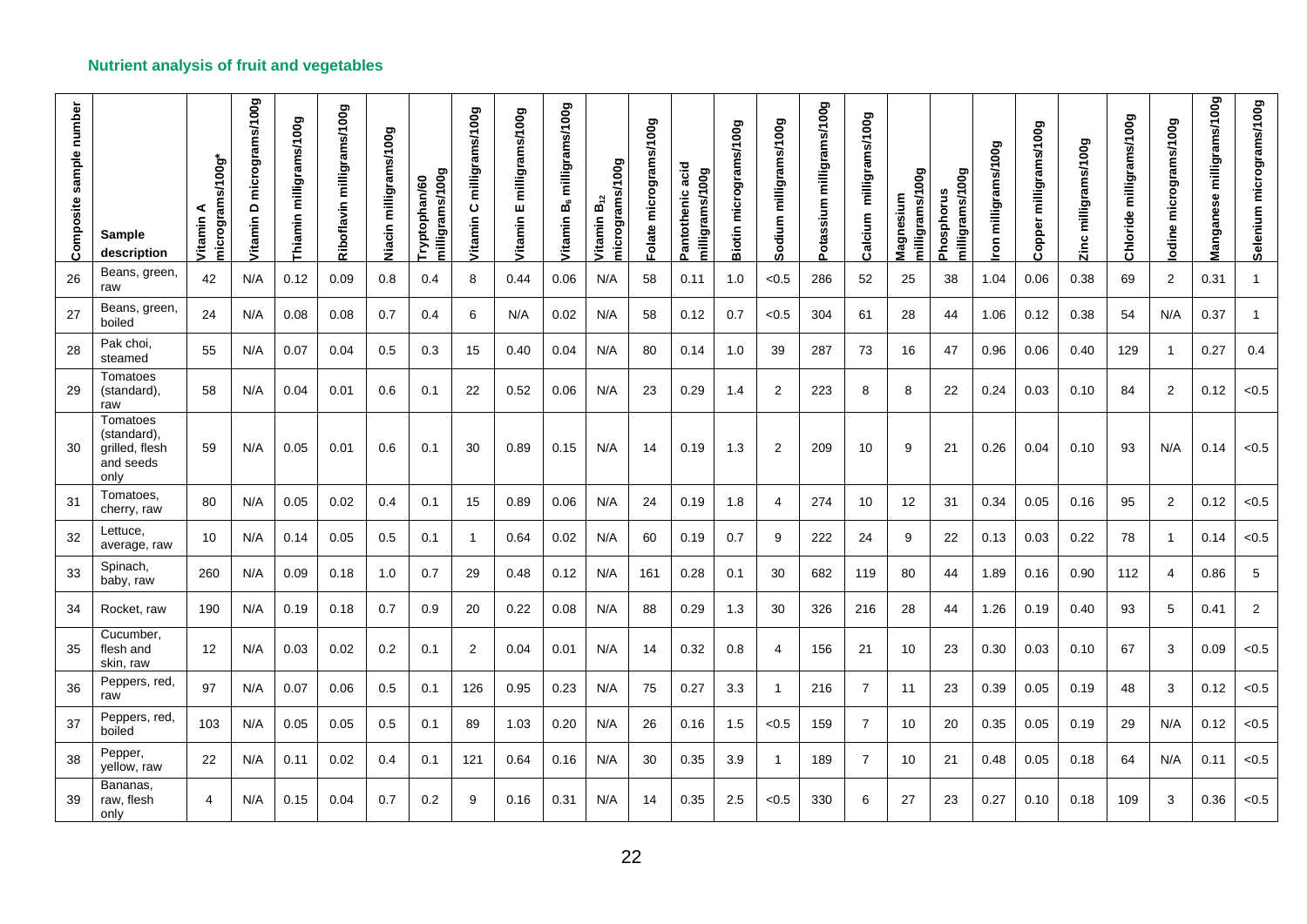| Composite sample number | <b>Sample</b><br>description                         | is/100g*<br>microgram<br>⋖<br>Vitamin | micrograms/100g<br>$\mathbf \Omega$<br>Vitamin | milligrams/100g<br>Thiamin | Riboflavin milligrams/100g | Viacin milligrams/100g | milligrams/100g<br>Tryptophan/60 | milligrams/100g<br>$\mathbf{o}$<br>Vitamin | milligrams/100g<br>ш<br>Vitamin | milligrams/100g<br>$\mathbf{g}_\mathrm{c}$<br>Vitamin | micrograms/100g<br>$\vec{B_2}$<br>Vitamin | Folate micrograms/100g | acid<br>milligrams/100g<br>Pantothenic | micrograms/100g<br><b>Biotin</b> | milligrams/100g<br>Sodium | milligrams/100g<br>Potassium | milligrams/100g<br>Calcium | 00g<br>milligrams/1<br>Magnesium | milligrams/100g<br>Phosphorus | milligrams/100g<br>$\tilde{e}$ | milligrams/100g<br>Copper | Zinc milligrams/100g | milligrams/100g<br>Chloride | odine micrograms/100g | milligrams/100g<br>Manganese | Selenium micrograms/100g |
|-------------------------|------------------------------------------------------|---------------------------------------|------------------------------------------------|----------------------------|----------------------------|------------------------|----------------------------------|--------------------------------------------|---------------------------------|-------------------------------------------------------|-------------------------------------------|------------------------|----------------------------------------|----------------------------------|---------------------------|------------------------------|----------------------------|----------------------------------|-------------------------------|--------------------------------|---------------------------|----------------------|-----------------------------|-----------------------|------------------------------|--------------------------|
| 40                      | Apples,<br>eating, raw,<br>flesh and skin            | 2                                     | N/A                                            | 0.04                       | 0.04                       | 0.1                    | < 0.1                            | 6                                          | 0.09                            | 0.07                                                  | N/A                                       | $<$ 5                  | 0.10                                   | 1.1                              | $\mathbf{1}$              | 100                          | 5                          | $\overline{4}$                   | 8                             | 0.09                           | 0.03                      | <0.06                | 44                          | 4                     | 0.04                         | < 0.5                    |
| 41                      | Apples,<br>cooking.<br>stewed, flesh<br>only         | $<$ 4                                 | N/A                                            | 0.02                       | 0.03                       | 0.2                    | 0.1                              | 12                                         | 0.11                            | 0.05                                                  | N/A                                       | $<$ 5                  | 0.11                                   | 1.0                              | $\overline{1}$            | 87                           | 3                          | 3                                | $\overline{7}$                | 0.10                           | 0.03                      | <0.06                | 73                          | $\overline{4}$        | 0.02                         | < 0.5                    |
| 42                      | Pears, raw,<br>flesh and skin                        | 2                                     | N/A                                            | 0.03                       | 0.04                       | 0.2                    | 0.1                              | 3                                          | 0.12                            | 0.04                                                  | N/A                                       | 6                      | 0.08                                   | 0.3                              | $\mathbf{1}$              | 105                          | 7                          | 5                                | 9                             | 0.14                           | 0.05                      | 0.09                 | 64                          | $\mathbf{1}$          | 0.05                         | < 0.5                    |
| 43                      | Grapes,<br>green, raw                                | $<$ 4                                 | N/A                                            | 0.04                       | 0.01                       | 0.2                    | 0.1                              | 2                                          | 0.18                            | 0.04                                                  | N/A                                       | 6                      | 0.14                                   | 0.2                              | $\mathbf{1}$              | 217                          | 8.4                        | 6.3                              | 19                            | 0.21                           | 0.07                      | < 0.06               | 44                          | $\overline{1}$        | 0.06                         | < 0.5                    |
| 44                      | Grapes, red,<br>raw                                  | 2                                     | N/A                                            | 0.09                       | 0.01                       | 0.2                    | 0.1                              | 3                                          | 0.20                            | 0.04                                                  | N/A                                       | 6                      | 0.12                                   | 0.2                              | $\mathbf{1}$              | 213                          | 11                         | $\overline{7}$                   | 18                            | 0.24                           | 0.10                      | < 0.06               | 63                          | N/A                   | 0.06                         | < 0.5                    |
| 45                      | Strawberries,<br>raw                                 | $<$ 4                                 | N/A                                            | 0.02                       | 0.02                       | 0.6                    | 0.1                              | 57                                         | 0.39                            | 0.03                                                  | N/A                                       | 61                     | 0.37                                   | 1.2                              | $\mathbf{1}$              | 170                          | 17                         | 12                               | 26                            | 0.25                           | 0.03                      | 0.11                 | 62                          | $\mathbf{1}$          | 0.31                         | < 0.5                    |
| 46                      | Blueberries,<br>raw                                  | 2                                     | N/A                                            | 0.04                       | 0.04                       | 0.3                    | 0.2                              | 6                                          | 0.94                            | 0.01                                                  | N/A                                       | 8                      | 0.20                                   | 1.5                              | $\overline{2}$            | 66                           | 10                         | 5                                | 16                            | 0.55                           | 0.06                      | 0.10                 | 53                          | $\overline{2}$        | 0.69                         | < 0.5                    |
| 47                      | Citrus fruit,<br>soft/easy<br>peelers, flesh<br>only | 18                                    | N/A                                            | 0.17                       | 0.03                       | 0.4                    | 0.1                              | 42                                         | 0.21                            | 0.06                                                  | N/A                                       | 19                     | 0.15                                   | 1.4                              | $\mathbf{1}$              | 128                          | 25                         | 9                                | 15                            | 0.09                           | 0.04                      | < 0.06               | 55                          | $\mathbf{1}$          | 0.02                         | < 0.5                    |
| 48                      | Oranges,<br>flesh only                               | 9                                     | N/A                                            | 0.22                       | 0.03                       | 0.5                    | 0.1                              | 52                                         | 0.35                            | 0.05                                                  | N/A                                       | 33                     | 0.27                                   | 1.0                              | $\mathbf{1}$              | 122                          | 24                         | 8                                | 16                            | 0.11                           | 0.03                      | < 0.06               | 73                          | $\mathbf{1}$          | 0.02                         | < 0.5                    |
| 49                      | Melon, yellow<br>flesh, flesh<br>only                | $\mathbf{1}$                          | N/A                                            | 0.07                       | 0.01                       | 0.4                    | 0.1                              | 8.0                                        | 0.07                            | 0.07                                                  | N/A                                       | 13                     | 0.24                                   | 2.6                              | 11                        | 180                          | 6                          | 6                                | 6                             | 0.18                           | 0.02                      | 0.10                 | 97                          | < 0.7                 | 0.02                         | < 0.5                    |
| 50                      | Peas, frozen,<br>raw                                 | 44                                    | N/A                                            | 0.60                       | 0.08                       | 2.3                    | 0.8                              | 22                                         | 0.11                            | 0.12                                                  | N/A                                       | 50                     | 0.11                                   | 0.5                              | $\overline{4}$            | 171                          | 36                         | 26                               | 86                            | 1.75                           | 0.13                      | 0.78                 | 59                          | N/A                   | 0.35                         | < 0.5                    |
| 51                      | Peas, frozen,<br>microwaved                          | N/A                                   | N/A                                            | 0.59                       | 0.08                       | 2.2                    | 0.8                              | 17                                         | 0.14                            | 0.11                                                  | N/A                                       | 60                     | 0.10                                   | 0.4                              | $\overline{4}$            | 179                          | 36                         | 27                               | 91                            | 1.75                           | 0.14                      | 0.82                 | 73                          | N/A                   | 0.35                         | < 0.5                    |
| 52                      | Sweetcorn,<br>canned in<br>water,<br>drained         | $\overline{7}$                        | N/A                                            | 0.26                       | 0.06                       | 1.9                    | 0.4                              | 24                                         | 0.63                            | 0.13                                                  | N/A                                       | 45                     | 0.12                                   | 1.1                              | $\mathbf{1}$              | 158                          | 3                          | 16                               | 52                            | 0.34                           | 0.04                      | 0.37                 | 84                          | < 0.7                 | 0.10                         | < 0.5                    |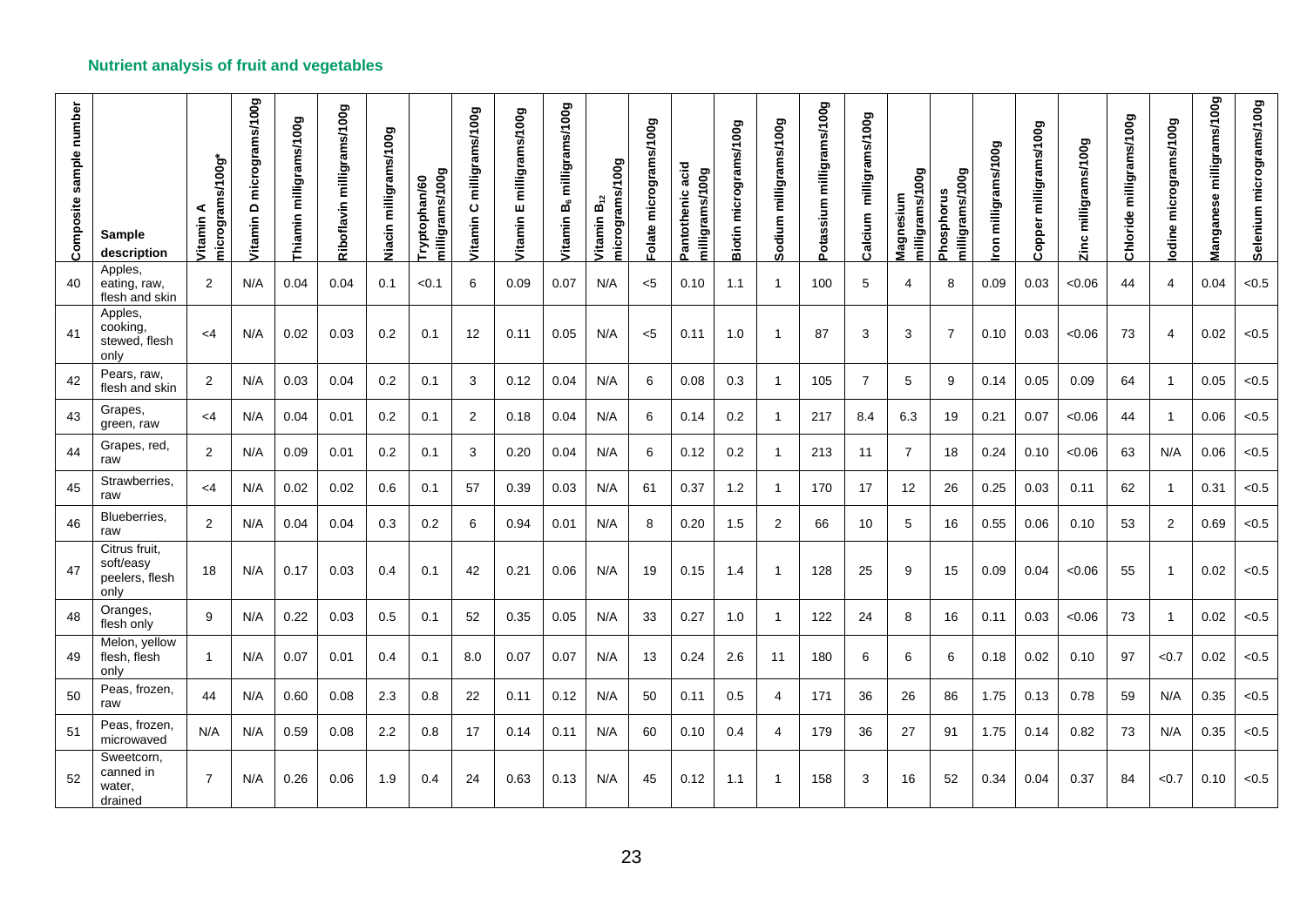| number<br>sample<br>Composite | Sample<br>description                                                 | 00g*<br>micrograms/1<br>Vitamin | micrograms/100g<br>٥<br>Vitamin | milligrams/100g<br>Thiamin | milligrams/100g<br>Riboflavin | milligrams/100g<br>Ξ<br>Ξå | milligrams/100g<br>ptophan/60<br>$\sum_{i=1}^{n}$ | milligrams/100g<br>$\mathbf c$<br><b>Vitamin</b> | milligrams/100g<br>ш<br>Vitamin | milligrams/100g<br>Ъů<br>Vitamin | 00g<br>micrograms/1<br>$B_{i2}$<br>Vitamin | micrograms/100g<br>olate | acid<br>00g<br>Pantothenic<br>milligrams/1 | micrograms/100g<br><b>Biotin</b> | milligrams/100g<br>Sodium | milligrams/100g<br>Potassium | milligrams/100g<br>Calcium | 00g<br>milligrams/1<br>Magnesium | milligrams/100g<br>Phosphorus | <b>Boo</b><br>milligram<br>ō | milligrams/100g<br>Copper | milligrams/100g<br>Zinc | milligrams/100g<br>oride<br>$\bar{5}$ | odine micrograms/100g | milligrams/100g<br>Manganese | Selenium micrograms/100g |
|-------------------------------|-----------------------------------------------------------------------|---------------------------------|---------------------------------|----------------------------|-------------------------------|----------------------------|---------------------------------------------------|--------------------------------------------------|---------------------------------|----------------------------------|--------------------------------------------|--------------------------|--------------------------------------------|----------------------------------|---------------------------|------------------------------|----------------------------|----------------------------------|-------------------------------|------------------------------|---------------------------|-------------------------|---------------------------------------|-----------------------|------------------------------|--------------------------|
| 53                            | Tomatoes,<br>canned,<br>whole<br>contents                             | 55                              | N/A                             | 0.13                       | 0.04                          | 1.0                        | 0.1                                               | 11                                               | 1.36                            | 0.12                             | N/A                                        | 11                       | 0.11                                       | 1.4                              | 5                         | 212                          | 11                         | 10                               | 17                            | 0.57                         | 0.07                      | 0.10                    | 74                                    | N/A                   | 0.09                         | < 0.5                    |
| 54                            | Tomato puree                                                          | 292                             | N/A                             | 0.98                       | 0.12                          | 3.6                        | 0.4                                               | 43                                               | 5.22                            | 0.28                             | N/A                                        | 39                       | 0.11                                       | 6.3                              | 49                        | 1257                         | 45                         | 57                               | 94                            | 1.45                         | 0.41                      | 0.56                    | 297                                   | N/A                   | 0.34                         |                          |
| 55                            | <b>Baked beans</b><br>in tomato<br>sauce                              | 4                               | N/A                             | 0.21                       | 0.03                          | 0.7                        | 1.0                                               | N/A                                              | 0.35                            | 0.13                             | N/A                                        | 29                       | 0.11                                       | 2.5                              | 261                       | 272                          | 42                         | 30                               | 88                            | 1.42                         | 0.24                      | 0.62                    | 471                                   | < 0.7                 | 0.33                         | 3                        |
| 56                            | Potato<br>products,<br>shaped,<br>frozen, baked                       | N/A                             | N/A                             | 0.19                       | 0.02                          | 0.8                        | 0.5                                               | 44                                               | 2.70                            | 0.10                             | N/A                                        | 17                       | 0.29                                       | 0.8                              | 254                       | 423                          | 29                         | 22                               | 55                            | 0.74                         | 0.13                      | 0.41                    | 423                                   | N/A                   | 0.16                         | < 0.5                    |
| 57                            | Orange juice,<br>chilled<br>(premium and<br>from<br>concentrate)      | $\overline{7}$                  | N/A                             | 0.28                       | 0.02                          | 0.4                        | < 0.1                                             | 40                                               | 0.15                            | 0.06                             | N/A                                        | 22                       | 0.15                                       | 0.7                              | $\overline{1}$            | 158                          | 8                          | 9                                | 15                            | 0.07                         | 0.03                      | < 0.06                  | 65                                    | N/A                   | 0.02                         | < 0.5                    |
| 58                            | Orange juice,<br>from<br>concentrate,<br>ambient                      | N/A                             | N/A                             | 0.33                       | 0.02                          | 0.4                        | 0.1                                               | 31                                               | N/A                             | 0.04                             | N/A                                        | 32                       | 0.19                                       | 0.7                              | 3                         | 164                          | 12                         | 10                               | 16                            | 0.07                         | 0.03                      | 0.07                    | 70                                    | $\overline{1}$        | 0.03                         | < 0.5                    |
| 59                            | Apple juice,<br>clear, from<br>concentrate.<br>ambient and<br>chilled | N/A                             | N/A                             | 0.05                       | 0.02                          | 0.2                        | < 0.1                                             | 26                                               | < 0.01                          | 0.05                             | N/A                                        | $\mathbf{1}$             | 0.05                                       | 0.9                              | 3                         | 89                           | 6                          | 4                                | 6                             | 0.06                         | 0.01                      | < 0.06                  | 64                                    | N/A                   | 0.03                         | < 0.5                    |

\* Total vitamin A is calculated as retinol equivalents and is equal to retinol + (beta-carotene equivalents/6)

N/A = Not Analysed

< = Result was below the analytical limit of quantification (LOQ) or limit of detection (LOD). There is no distinction between '<' and 'not detected'

^ = Energy values and available carbohydrate have not been calculated because available carbohydrate may include small quantities of oligosaccharides that were not analysed in this sample

+ = Available carbohydrate calculated on the assumption that starch is not present

# = 60% of nitrogen in mushrooms is non-protein nitrogen. (Calculated as total nitrogen – non-protein nitrogen) X 6.25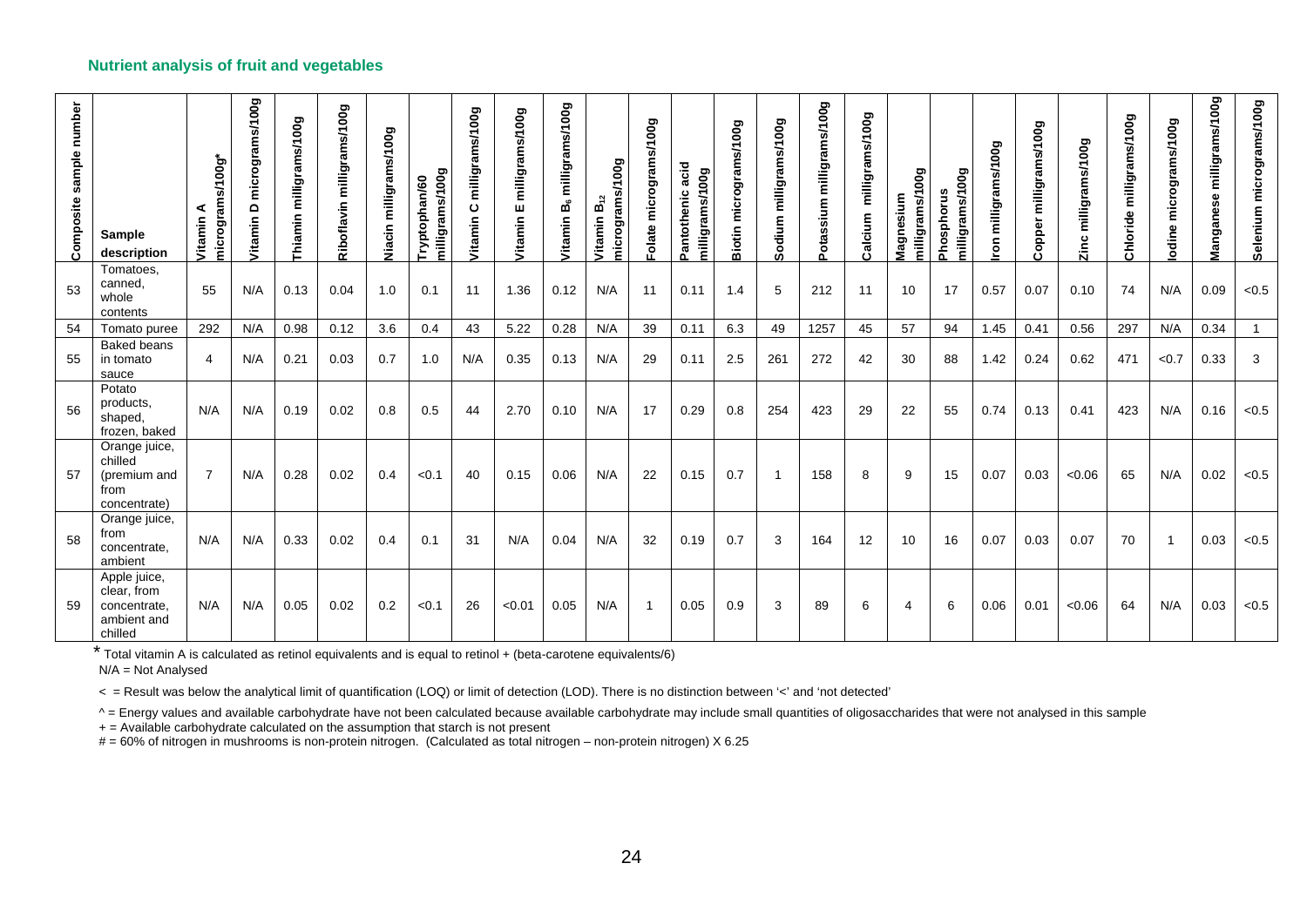# <span id="page-24-0"></span>Annex D: Analytical methods used

### **Moisture:**

A homogenised portion of the sample is mixed with sand and heated to 102°C. The moisture loss is determined gravimetrically. Accredited to BS/EN ISO/IEC 17025:2005. UKAS 0680 Ref: BS 4401 pt3:1997 LOQ 0.1 g/100g

### **Ash:**

A homogenised portion of the sample is ashed in a muffle furnace at  $550^{\circ}$ C. The ash is determined gravimetrically. Accredited to BS/EN ISO/IEC 17025:2005. UKAS 0680 Ref: BS 4401 pt11:1998 LOQ 0.1 g/100g

### **Protein:**

The sample is analysed using Leco instrumentation following the Dumas procedure: The sample is combusted in an oxygen atmosphere, the gaseous product is cleaned and nitrogen compounds converted to nitrogen which is measured by a thermal conductivity cell. The crude protein is calculated by multiplying by the appropriate conversion factor. Accredited to BS/EN ISO/IEC 17025:2005. UKAS 0680 LOQ 0.1 g/100g

#### **Fat:**

The sample is acid hydrolysed with hydrochloric acid, cooled, filtered and dried. The fat is extract from the residue with petroleum ether and the dried fat determined gravimetrically. Accredited to BS/EN ISO/IEC 17025:2005. UKAS 0680 Ref: BS 4401 pt4:1970 (Weibull Stoldt) LOQ 0.1 g/100g

#### **Fatty acids:**

The lipid fractions of the sample are solvent extracted. The isolated fat is transesterified with methanolic sodium methoxide to form fatty acid methyl esters (FAMES). The FAME profile is determined using capillary gas chromatography (GC). Quantification and identification of individual FAMEs in the test material is achieved with reference to calibration standards. Accredited to BS/EN ISO/IEC 17025:2005. UKAS 0680 LOQ 0.01 mg/100g

#### **Sugars:**

The sugars are extracted with water, clarified and chromatographically separated on an amine column with an acetonitrile/water mobile phase. The sugars are detected using an evaporative light scattering detector and quantified with reference to calibration standards. Accredited to BS/EN ISO/IEC 17025:2005. UKAS 0680 LOQ 0.1 g/100g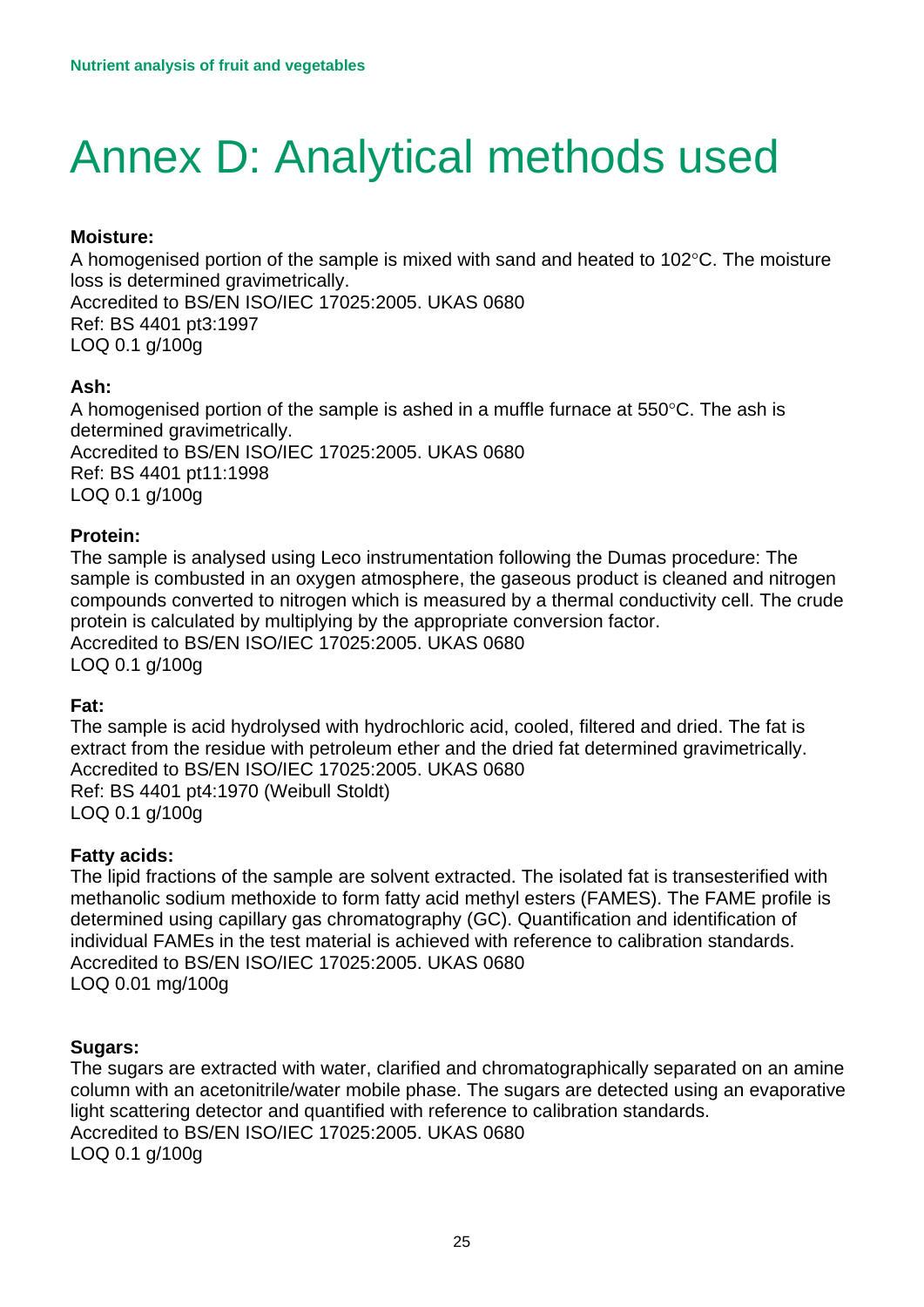### **Starch:**

The method consists of two separate determinations. The sample is treated with warm diluted hydrochloric acid, clarified and filtered; the optical rotation of the resulting solution is determined. In the second determination, the sample is extracted with 40% ethanol and filtered. The filtrate is acidified with hydrochloric acid, clarified and filtered again; the optical rotation of the resulting solution is determined at 20 ±2ºC.

Accredited to BS/EN ISO/IEC 17025:2005. UKAS 0680

Ref: The Feeding Stuffs (Sampling and Analysis) Regulations 1982 Method 30a. LOQ 2 g/100g

#### **Oligosaccharides:**

Malto-oligosaccharides (DP1-7) are determined individually by High Performance Anion

Exchange Chromatography with Pulsed Amperometric Detection. In-house method

LOQ 0.1 g/100g

#### **Dietary Fibre: AOAC**:

The sample is weighed and de-fatted if necessary. It is then gelatinised and treated with  $\alpha$ amylase and further digested enzymatically with protease and amyloglucosidase to remove the starch and protein. The dietary fibre is precipitated with IMS, filtered, washed, dried and weighed. Total dietary fibre is then determined gravimetrically and corrected for protein and ash.

Accredited to BS/EN ISO/IEC 17025:2005. UKAS 0680 Ref: AOAC 985.29/45.4.07 (2007) LOQ 0.5 g/100g

### **Englyst (Non-starch polysaccharides):**

Englyst Fibrezym kit with colorimetric end point LOQ 0.2 g/100g

#### **Inorganics:**

### **Sodium, Potassium, Calcium, Magnesium, Copper, Iron, Manganese, Zinc, Phosphorus, Selenium**

matrix interferences to be overcome. matrix interferences to be overcome. In house methods - UKAS accredited. Samples are digested in acid under oxidising conditions, using sealed 'bombs' in automated microwave digestors, to prevent losses of volatile metals/inorganics, Metals (and some inorganics) are then determined by Inductively Coupled Plasma Optical Emission Spectrometry (ICP-OES) or by Inductively Coupled Plasma Mass Spectrometry (ICP-MS). These techniques allow the sensitive and accurate (true and precise) determination of metals in foods and allow

### **Iodide:**

 ammonium hydroxide. Concentrations are determined by high resolution ICP-MS after extraction with tetra methyl

UKAS accredited.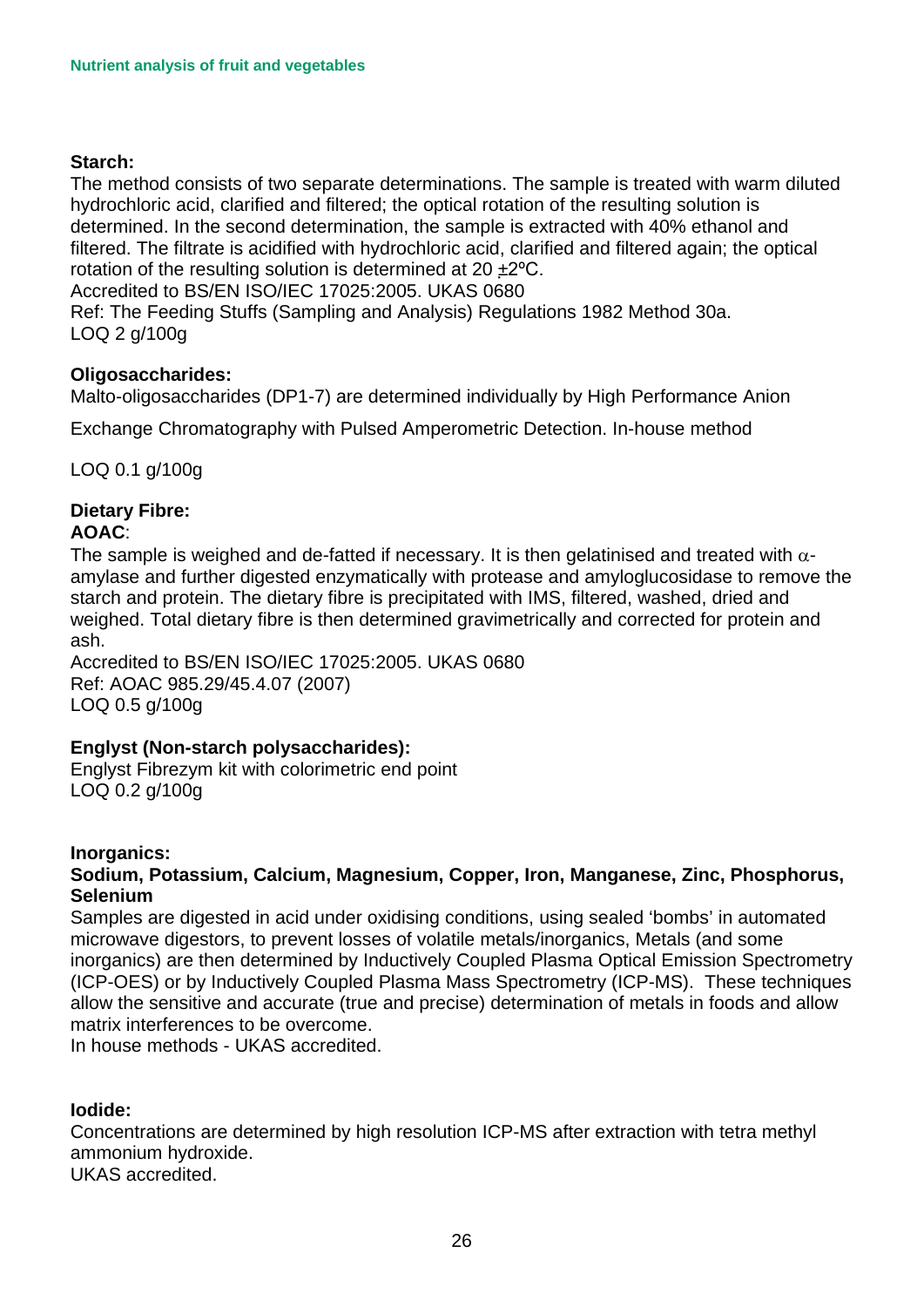### **Chloride:**

Concentrations are determined using a Corning Chloride Analyser after extraction with nitric acid.

In house method FFF/B1-2104 - UKAS accredited.

#### **Vitamins – Water Soluble: Thiamin, Riboflavin & Vitamin B6**

component. Thiamin, riboflavin and Vitamin B6 are determined by HPLC after appropriate and controlled acid and enzymatic hydrolysis. The methods are based on published CEN Standards. The selected method enables determination of total B6 as pyridoxine and is most appropriate to samples of this type where pyridoxine or its phosphate will form the major vitamin B6

UKAS accredited.

### **Niacin, Total Folate, Biotin, Pantothenic acid**

 VitaFast® MBA test kits. Determined using microbiological assay (MBA) procedures with detection carried out using

UKAS accredited.

### **Tryptophan**

Determined by HPLC using fluorescence detection after alkaline hydrolysis. Tryptophan contributes to the available Niacin on the basis that Niacin = Tryptophan/60.

#### **Vitamin B12**

 Vitamin B12 is determined by microbiological assay using *L.Delbrueckii.Lactis.* Vitamin B12 is extracted from food by autoclaving in acetate buffer in the presence of cyanide. UKAS accredited.

The B-vitamin results are expressed as follows:

| Thiamin:          | thiamin chloride hydrochloride |
|-------------------|--------------------------------|
| Riboflavin:       | free riboflavin                |
| Niacin:           | nicotinic acid                 |
| Vitamin B6:       | pyridoxine hydrochloride       |
| Pantothenate:     | pantothenic acid               |
| Biotin:           | d-biotin                       |
| B <sub>12</sub> : | cyanocobalamin                 |
| Total folate:     | pteroyglutamic acid            |

#### **Vitamin C**

Vitamin C is determined by HPLC using fluorescence detection.

#### **Oil Soluble Vitamins:**

Vitamins A, E and the carotenoids are determined using an in house procedure involving saponification of the sample, solvent extraction and HPLC determination - UKAS accredited methods based on:

- Vitamin A Retinol: BS EN 12823-1:2000. Foodstuffs-Determination of Vitamin A by High Performance Liquid Chromatography-Part 1: Measurement of Retinol.
- Vitamin  $A \beta$ -Carotene: BS EN 12823-2:2000. Foodstuffs-Determination of Vitamin A by High Performance Liquid Chromatography-Part 2: Measurement of β-Carotene.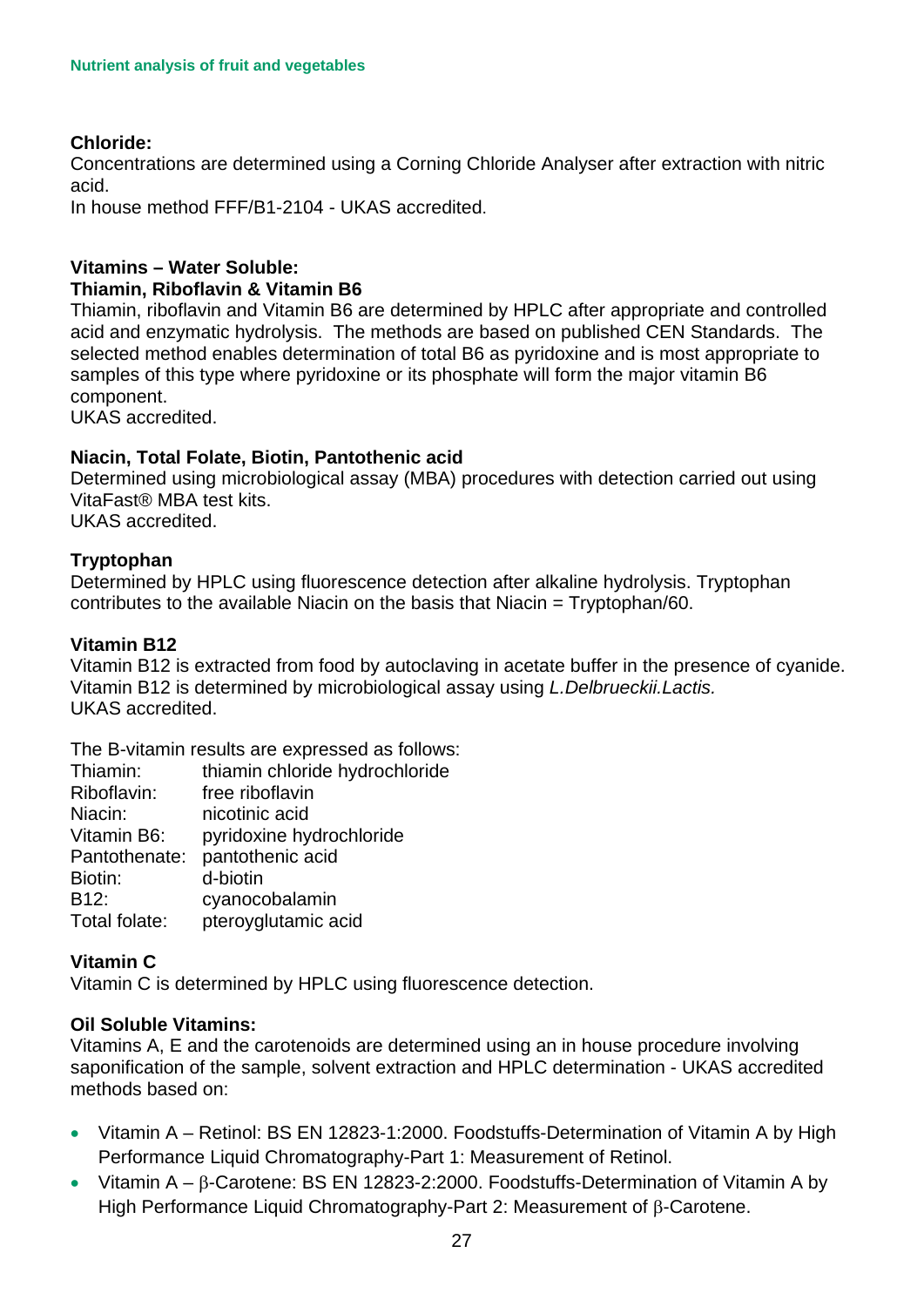• Vitamin E: BS EN 12822:2000. Foodstuffs-Determination of Vitamin E by High Performance Liquid Chromatography-Measurement of  $\alpha$ -,  $\beta$ -,  $\gamma$ - and δ-tocopherols.

isomers. Vitamin E is given as mg/100g of  $\alpha$  - tocopherol equivalent. The activities used for The total vitamin E figure takes into account the relative biological activities of the different these calculations are as shown below:

- $\alpha$  tocopherol 1.0
- β tocopherol 0.4
- $\gamma$  tocopherol 0.1
- $\delta$  tocopherol 0.01

Total vitamin A is expressed as ug/100g all-trans retinol equivalent (ATRE) and is calculated as follows:

All-trans retinol + (0.75\*13-cis retinol) + ( $\beta$ -carotene/6) + (other active carotenoids/12)

UKAS accredited.

Details of the quality control measures employed are given in the analytical report associated with this project, available at [www.dh.gov.uk/publications.](http://www.dh.gov.uk/publications)